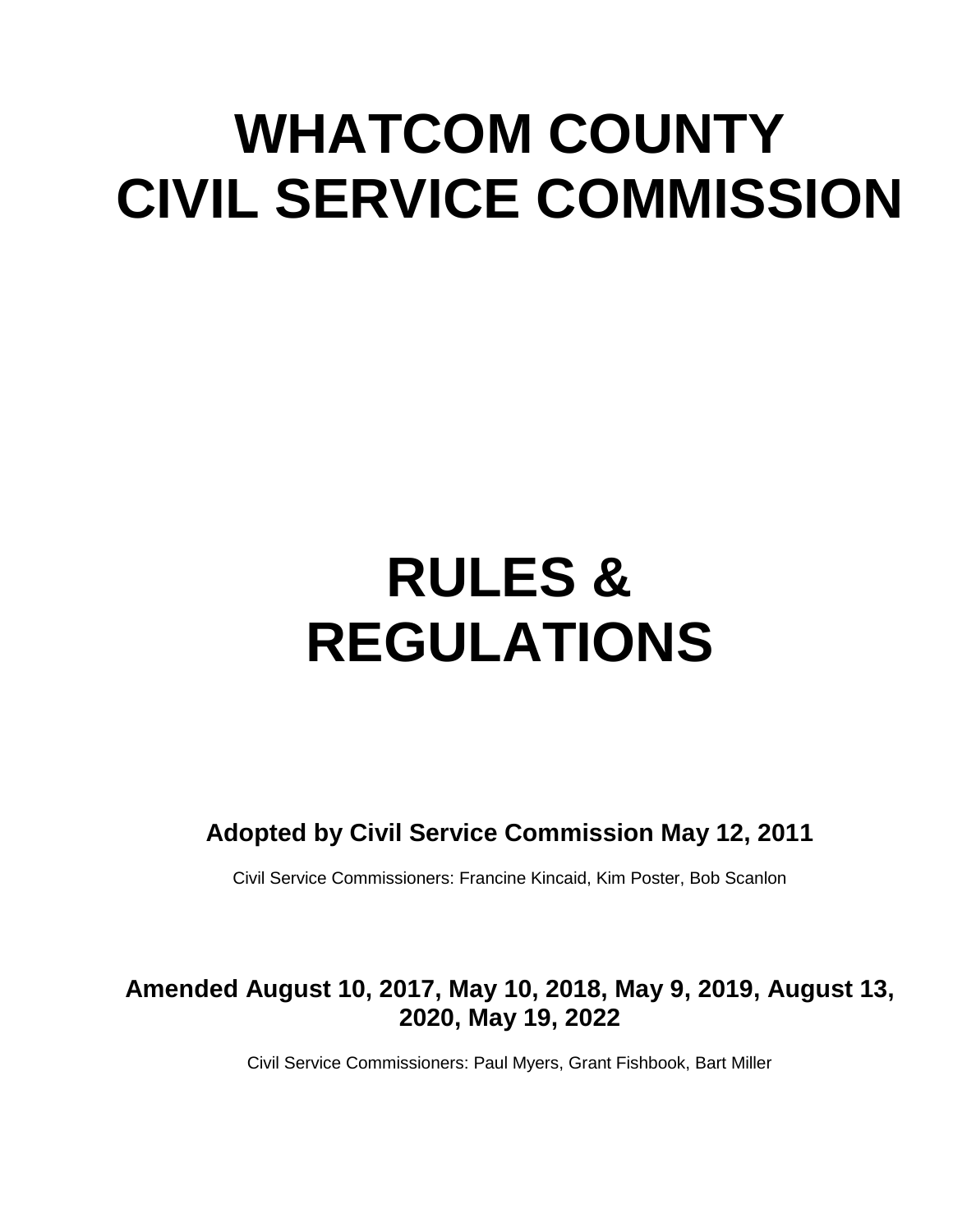# **WHATCOM COUNTY CIVIL SERVICE RULES AND REGULATIONS**

# **TABLE OF CONTENTS**

| <b>CHAPTER</b> | <u>TITLE</u>                           | <b>PAGE</b>    |
|----------------|----------------------------------------|----------------|
| 1              | <b>General Provisions</b>              | 1              |
| $\overline{2}$ | <b>Administration &amp; Operation</b>  | 1              |
| 3              | <b>Chief Examiner</b>                  | 3              |
| 4              | <b>Definitions</b>                     | 4              |
| 5              | <b>Rule-Making</b>                     | 6              |
| 6              | Classification                         | $\overline{7}$ |
| 7              | Applications & Applicants              | $\overline{7}$ |
| 8              | Examinations                           | 10             |
| 9              | <b>Registers &amp; Eligibility</b>     | 13             |
| 10             | <b>Certification &amp; Appointment</b> | 17             |
| 11             | Probation                              | 18             |
| 12             | <b>Service Credit</b>                  | 19             |
| 13             | Transfer                               | 20             |
| 14             | Layoff                                 | 21             |
| 15             | Leaves of Absence                      | 22             |
| 16             | Resignation                            | 22             |
| 17             | Discipline & Discharge                 | 22             |
| 18             | Pre-disciplinary Hearing               | 23             |
| 19             | Hearings                               | 24             |
| 20             | <b>Retirement &amp; Disability</b>     | 28             |
| 21             | Miscellaneous                          | 28             |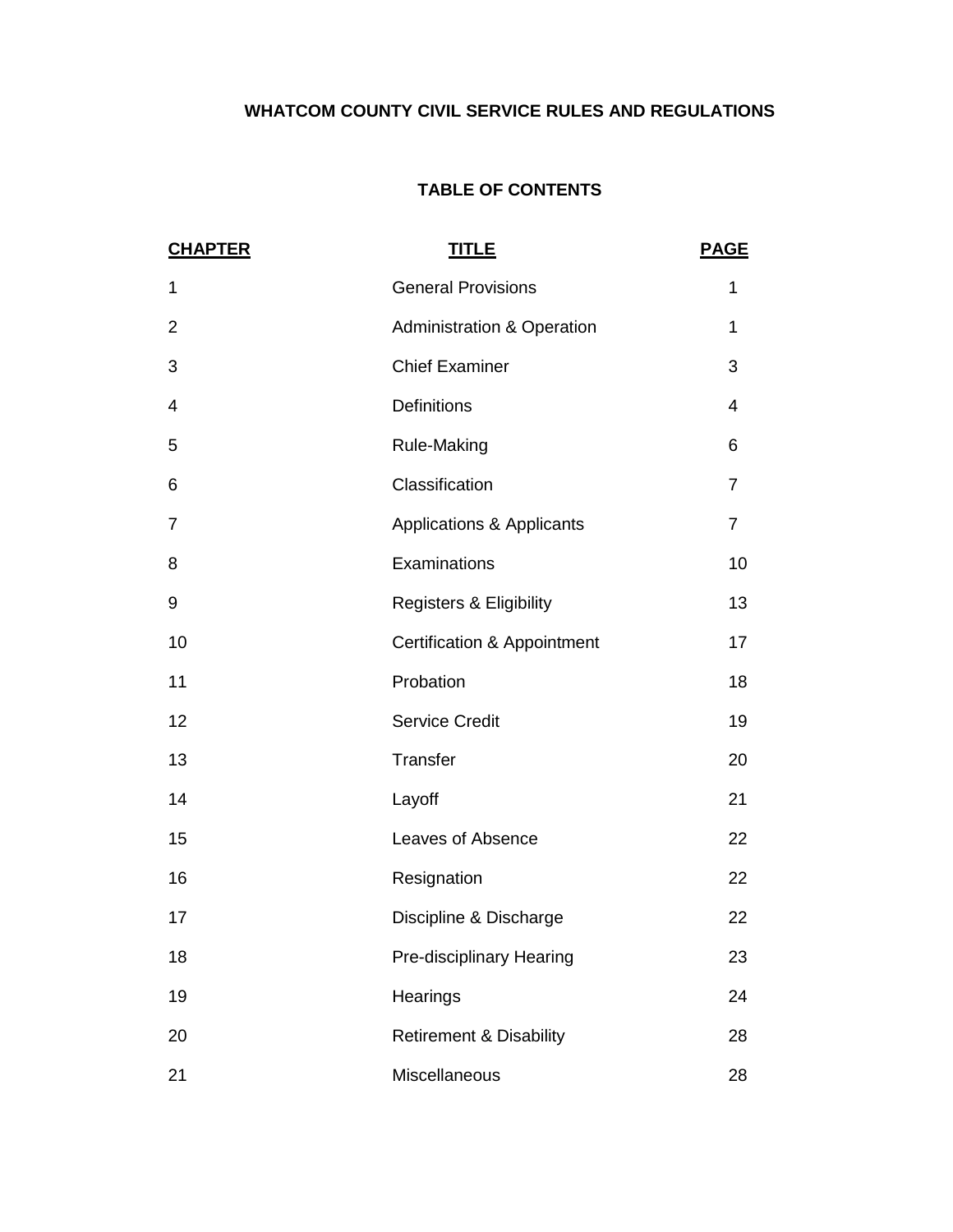# **WHATCOM COUNTY CIVIL SERVICE COMMISSION RULES AND REGULATIONS**

### **1. GENERAL PROVISIONS**

- **1.01 AUTHORITY AND APPLICATION.** These rules are promulgated pursuant to the authority granted by Chapter 41.14 RCW, Civil Service for Sheriff's Office. These rules are applicable to proceedings before the Civil Service Commission and should be read in conjunction with the specific provisions of Chapter 41.14 RCW.
- **1.02 SCOPE AND PURPOSE.** These rules govern the continuing administration of the Civil Service System of Whatcom County. The purpose of these rules is to assure that the Civil Service System in Whatcom County is administered in accordance with the Charter and Ordinances of Whatcom County and its collective bargaining agreements, and that all proceedings before the Commission are conducted in an orderly, fair, and timely manner.
- **1.03 PRESUMPTION OF VALIDITY.** The Civil Service System implemented by these rules shall substantially accomplish the purpose of Chapter 41.14 RCW. These rules are presumed to be valid and shall be upheld unless in direct conflict with Chapter 41.14 RCW.
- **1.04 SEVERABILITY.** If any provision of these rules or the application thereof to any person or circumstance is held invalid, such invalidity shall not affect other provisions or applications of these rules which can be given effect without the invalid provision or application, and to this end, any section or word is declared to be severable.

# **2. ADMINISTRATION AND OPERATION**

- **2.01 COMMISSION—MEETINGS—QUORUM.** In the necessary conduct of its work, the Commission shall meet on the second Thursday of each month, at 10:30 A.M., in the Whatcom County Human Resources Conference Room, unless there is no pending business requiring Commission action. Notice of special meetings shall be provided as required by the Open Public Meetings Act 42.30 RCW, as amended. The Commission shall conduct hearings as required. Notice of hearings shall constitute a quorum. No action of the Commission shall be effective unless two members concur therein. All Commission meetings or hearings, regular or as required, shall be open and public; provided, however, that the Commission may meet in executive sessions as authorized by the Open Public Meetings Act (Chapter 42.30 RCW, as amended).
- **2.02 CHAIR—VICE CHAIR.** At the first regular meeting of every other year, the Commission shall elect one of its members as Chair and another member to serve as Vice Chair for the term of two years. Should a Chair and/or Vice Chair resign or be removed from the position prior to expiration of his/her term, the Commission, upon appointment of a new member, shall proceed to the election of a new Chair and/or Vice Chair. Commissioners shall not serve consecutive two-year terms as Chair or Vice Chair unless no other Commissioner is available.
- **2.03 RULES OF ORDER.** Robert's Rules of Order shall be final authority on all questions of procedure and parliamentary law not otherwise provided by these rules.
- Whatcom County Civil Service Rules, 2011, most recent amendment August, 2020 page 1 **2.04 COMMISSIONERS—CHALLENGE.** Any challenge to a Commissioner sitting at a hearing shall be done by an interested party prior to the commencement of a hearing. The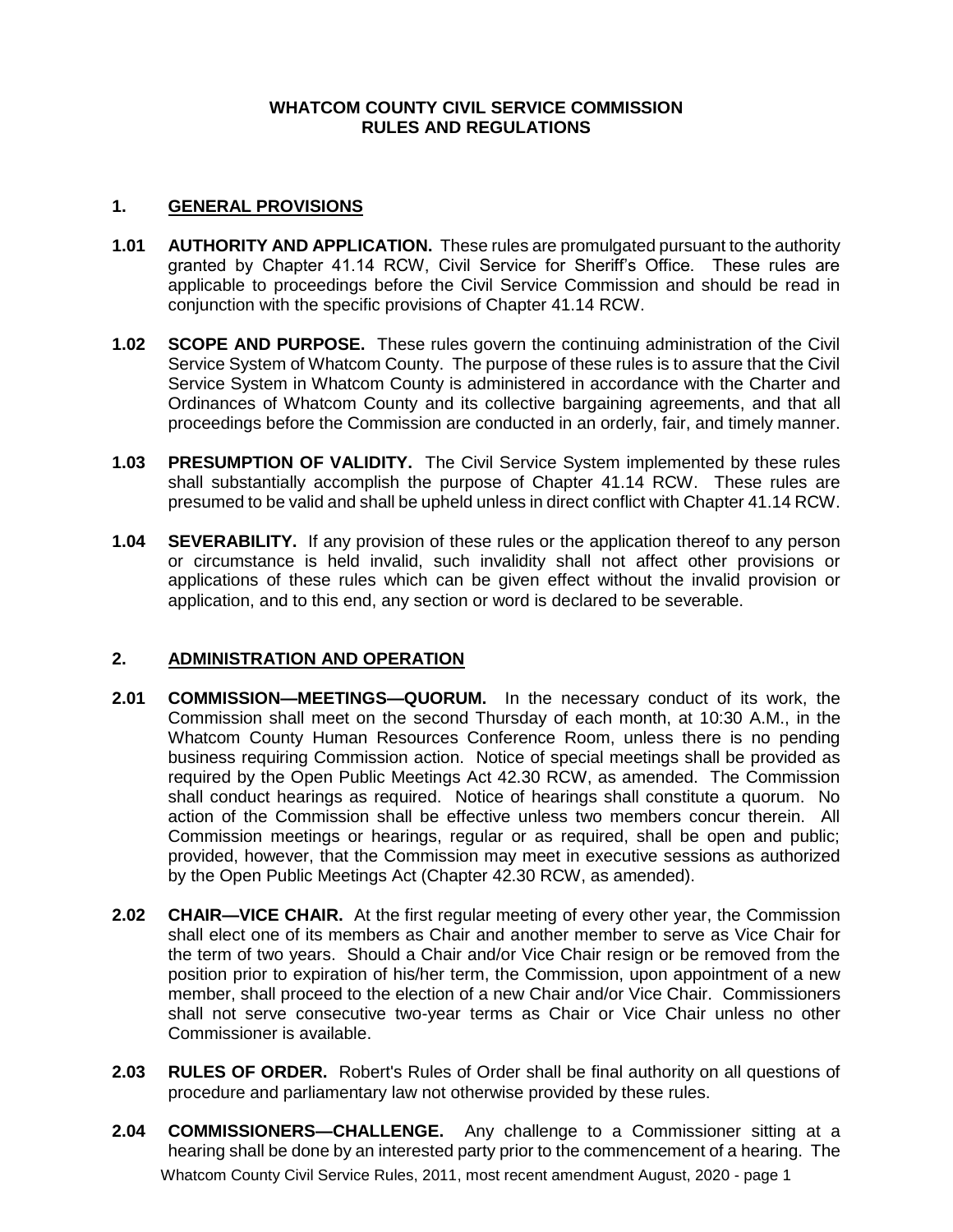challenged Commissioner shall review and rule on the challenge prior to proceeding with the hearing. Upon a Commissioner's finding of cause for disqualification, the Commissioner shall take no part in the hearing.

- **2.05 COMMISSIONERS—CHALLENGE—NECESSITY.** If, as a result of disqualification, pursuant to Rule 2.04, there is no longer a lawfully constituted quorum available, then by reason of necessity, the disqualified Commissioner(s) shall return and proceed with the hearing.
- **2.06 OFFICE—HOURS.** The office and post office address of the Whatcom County Civil Service Commission is 311 Grand Avenue, Suite 107, Bellingham, WA 98225. The office is open during regular business hours, as posted on the Civil Service Commission website.
- **2.07 PUBLIC RECORDS.** Public records of the Commission are available per State law and County administrative policy. Requests shall be made through Whatcom County's Public Records Officer.
- **2.08 RECORD OF PROCEEDINGS.** The Commission shall keep a record of its proceedings. The record of the Commission shall not include a written verbatim report of the proceedings ordered. The Commission may retain a court reporter to record all or part of a proceeding. In addition, a party to a proceeding, at his/her own expense, may have a court reporter record all or part of a proceeding. On appeal or review, costs of transcription may be recovered by the Commission, or a prevailing party, at the discretion of the reviewing court or the Commission. Upon appeal or review, transcription and certification of a record or proceedings shall be arranged by Civil Service staff.

# **2.09 REPORTS—APPLICANTS, ELIGIBLES, EMPLOYEES.**

- A. Each applicant, eligible, and employee shall keep the Commission informed, by written notice to the Chief Examiner, of current address and telephone number, and shall report any change of name through marriage or otherwise.
- B. Each eligible shall keep the Chief Examiner informed, in writing, regarding availability and any refusal to accept appointment or promotion and the reason therefore.
- **2.10 REPORTS - SHERIFF.** The Sheriff shall immediately report to the Chief Examiner and each member in such detail and on such forms as the Chief Examiner may prescribe:
	- A. Every appointment, transfer, promotion, demotion, reduction, statement, suspension, leave of absence without pay, return to duty, assignment, change of assignment , change of title, change of compensation;
	- B. Every separation from the service with the reasons therefore;
	- C. Every refusal or failure to accept appointment by a person whose name has been certified.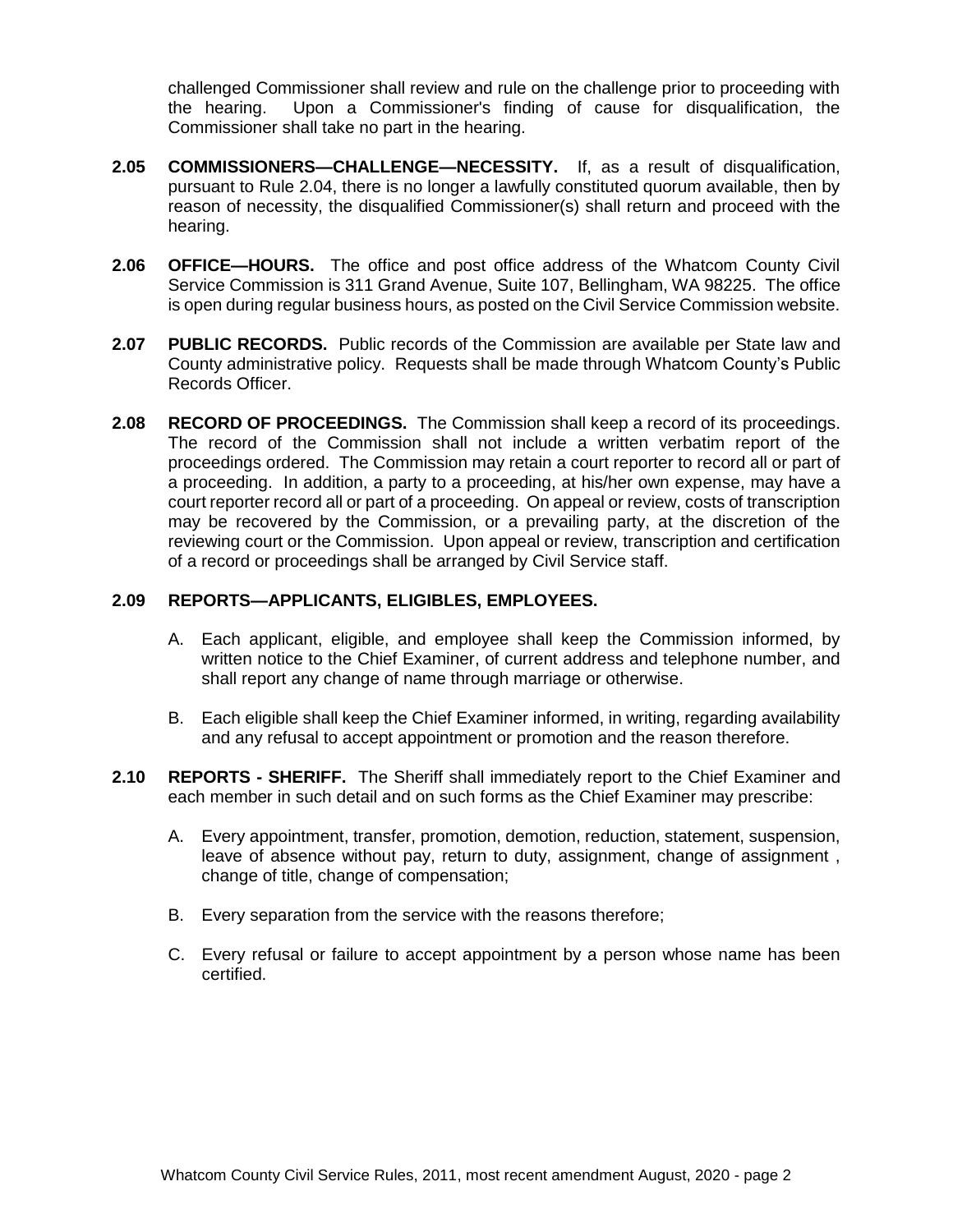### **3. CHIEF EXAMINER**

- **3.01 CHIEF EXAMINER—APPOINTMENT.** The Commission shall appoint a Chief Examiner who shall also serve as secretary to the Commission (hereafter "Chief Examiner").
- **3.02 QUALIFICATIONS.** The Chief Examiner shall be appointed as a result of a competitive examination, which examination must be open to all properly qualified citizens of the County; provided that no appointee of the Commission shall be an employee of the Sheriff's Office.
- **3.03 CHIEF EXAMINER—DISCIPLINE.** The Chief Examiner role may be subject to suspension, reduction, or discharge in the same manner and subject to the same limitations as are provided in the case of members of the classified service.

### **3.04 CHIEF EXAMINER—AUTHORITY.** The Chief Examiner shall:

- A. Be the Executive Officer of the Commission and be responsible to the Commission;
- B. Report to the Commission from time to time as directed concerning the details of the Chief Examiner's work for the Commission;
- C. Assist in preparation of the budget for Civil Service staffing and operations, as directed by the Human Resources Manager;
- D. Maintain job descriptions for all positions in the classified service;
- E. Determine which examinations shall be conducted, the minimum qualifications of applicants, the subjects to be covered in each examination, methods of testing, and the relative weights to be given to the various parts of the examination; supervise the conduct of the examinations, appointing such experts, special examiners, and other persons deemed necessary; decide all questions relating to the eligibility of applicants, the admissibility of applicants to the examinations, extension of time and all questions arising during the course of an examination; prepare and submit a report prior to and after each examination to the Commission together with a report on all appeals from rulings or appeals from any part of the examination; and administer examinations as provided by rules of the Commission (see Rule 8. EXAMINATIONS);
- F. Perform all other functions necessary for the proper carrying out of these rules and the provisions of law relating to the Civil Service System, and such additional duties as may be assigned to the Chief Examiner from time to time by the Commission;
- G. Monitor other Human Resources staff members as necessary to cover Civil Service functions.

# **3.05 REVIEW OF AND APPEAL FROM ACTIONS OR DECISIONS OF THE CHIEF EXAMINER.**

- A. The Commission on its own motion may review or modify any action or decision of the Chief Examiner.
- B. Any person adversely affected by any action or decision of the Chief Examiner may request the Commission to revise or modify such action or decision. Such request shall be in writing and set forth with reasonable certainty the action objected to, the grounds supporting the request, the relief sought, and must be made within ten (10) days from the date of notice of such actions, unless established otherwise in these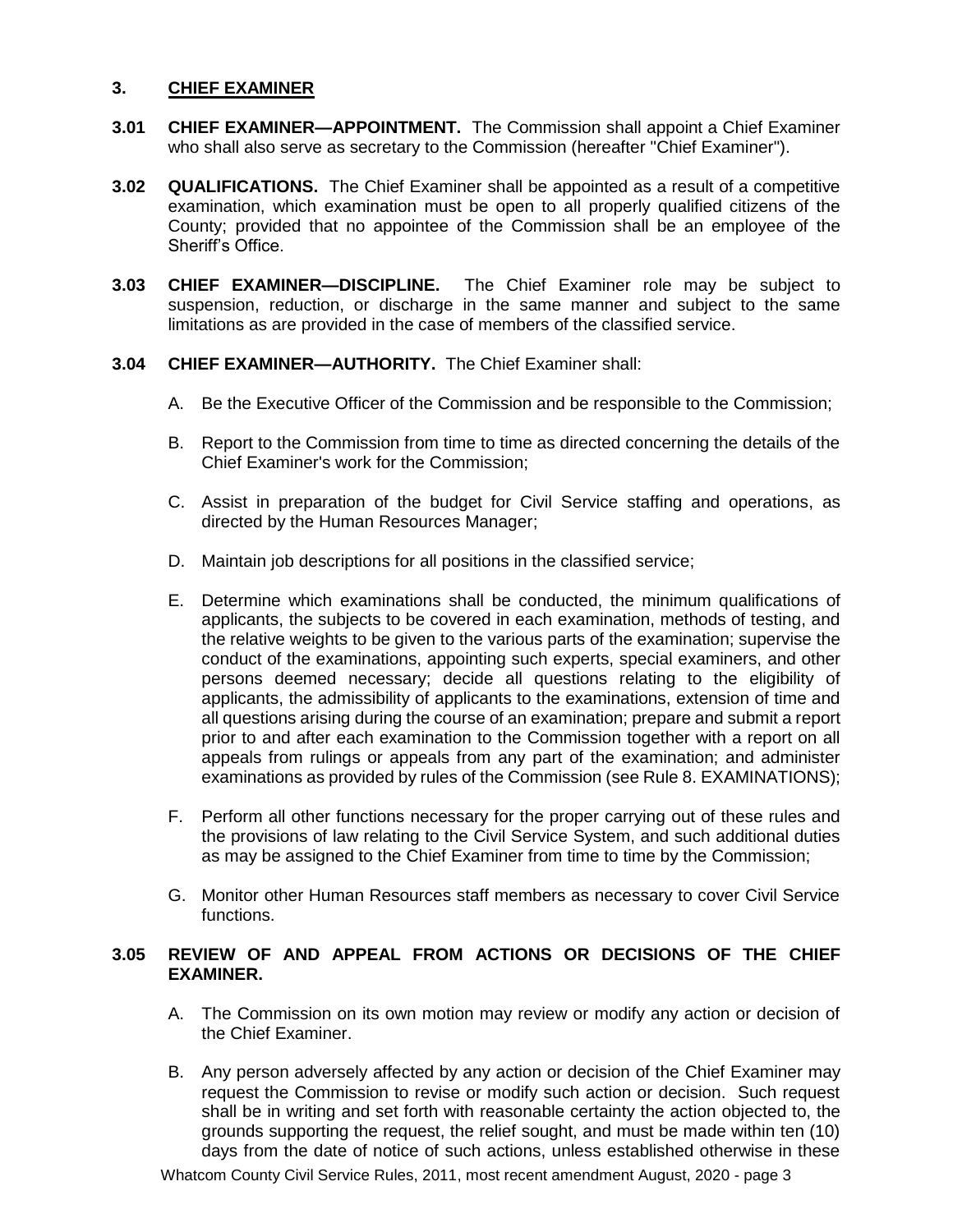rules, The Commission shall thereupon, if in its opinion good cause is shown, conduct a hearing thereon.

- **4. DEFINITIONS** The following words and phrases shall have the meanings hereinafter described unless the context in which they are included clearly indicates otherwise.
- **4.01 ACTUAL SERVICE.** Time in which a given employee has been engaged under civil service appointment in the performance of the duty of a position or positions and shall include absences with pay.
- **4.02 APPLICANT.** Anyone who has filed an application to take a civil service examination.
- **4.03 APPOINTING AUTHORITY.** The Sheriff of Whatcom County.
- **4.04 APPOINTMENT—REGULAR.** The appointment of a certified eligible.
- **4.05 APPOINTMENT—TEMPORARY.** An appointment other than from an eligible register for the purpose of performing work belonging in the classified service. A reduction of a regular employee is not a temporary appointment. Temporary appointment includes emergency appointment.
- **4.06 ASSIGNMENT.** An employee may be assigned to duties which carry additional salary and additional limited responsibilities and is within the scope of the job description for the position from which assignment is made.
- **4.07 BREAK IN SERVICE.** A separation from civil service status with a loss of accumulated service credit as occasioned by a "resignation," "discharge," or "retirement."
- **4.08 CANDIDATE.** Any applicant who has completed, or is in the process of completing, a civil service examination.
- **4.09 CERTIFICATION.** A list of names from an eligible register transmitted on behalf of the Civil Service Commission to the Sheriff from which the Sheriff may fill a vacancy.
- **4.10 CERTIFIED ENTRY.** An alternative method of hiring (entry level position only) individuals, who are currently qualified for the position, without requiring the pre-employment EXAMlNATION—OPEN GRADED testing process.
- **4.11 CERTIFY.** Verify to the Sheriff's Office that a list of names of candidates for employment has been selected from the list of persons tested and found eligible for employment.
- **4.12 CHIEF EXAMINER.** Chief Examiner as defined in Chapter 3.
- **4.13 COMMISSION.** The Whatcom County Civil Service Commission.
- **4.14 CONTINUOUS SERVICE.** Employment without interruption, except for absences on approved leave or absence to serve in the Armed Forces of the United States.
- **4.15 COUNTY.** Whatcom County.
- **4.16 DEMOTION.** Removal of an employee from a higher to a lower classified position.
- **4.17 DEPARTMENT HEAD.** Sheriff.
- **4.18 DISCHARGE.** Termination, separation, dismissal, or removal from the service for cause.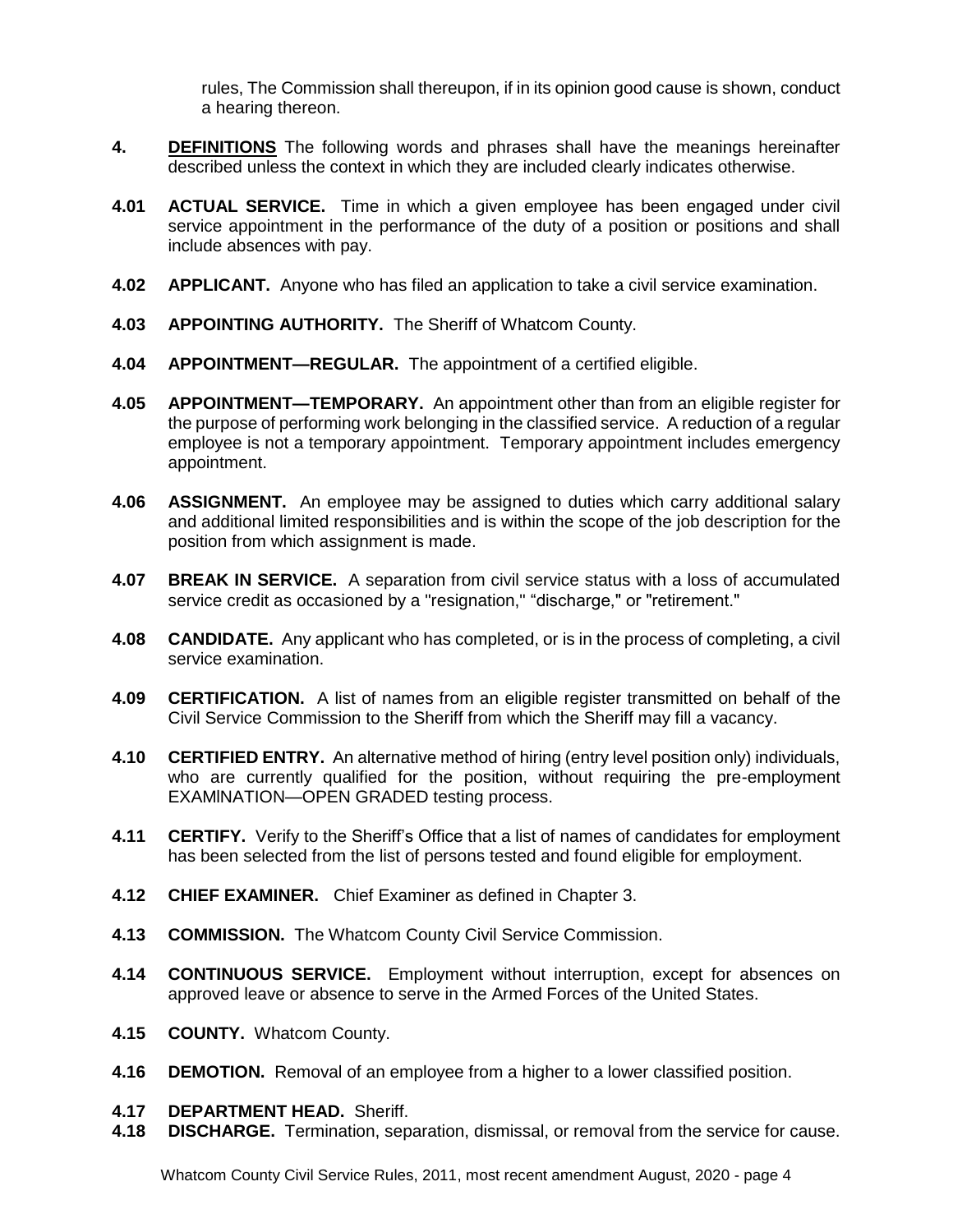- **4.19 ELIGIBLE.** Anyone qualified for a given position through examination and placement on the proper eligible register; also, "certified eligible. "
- **4.20 ELIGIBLE REGISTER.** A list of successful examinees for a given position from which certification may be made to fill vacancies in such position.
- **4.21 EMPLOYEE.** Anyone holding a position in the Civil Service System of Whatcom County.
	- A. EMPLOYEE—REGULAR. Any employee who has been appointed from a certification and who has satisfactorily served the full probationary period.
	- B. EMPLOYEE—TEMPORARY. Any employee appointed to fill an emergency, temporary, or short-term need, or to fill a position for which no register is available (provisional).
	- C. EMPLOYEE—EXEMPT. Any employee in a position of employment which is not subject to Civil Service rules and regulations and in which one serves at the discretion of the Sheriff.
	- D. EMPLOYEE—PROBATIONARY. A person appointed from a certification who has not yet completed the applicable probationary period.
	- E. A regular employee is the only employee with rights under Rule 19.01(A).
- **4.22 EXAMINATION.** The process of testing the fitness and qualifications of applicants for positions in a specific position.
	- A. EXAMINATION—OPEN GRADED. An examination open to any member of the public meeting the requirements as stated in the official bulletin announcing such examination.
	- B. EXAMINATION—PROMOTIONAL. An examination limited to employees meeting the requirements as stated in the official bulletin announcing such examination.
- **4.23 INTERNAL TRANSFER AND LATERAL ENTRY.** Two alternative methods of hiring (entry level position only) individuals, who are currently qualified for the position, without requiring the pre-employment EXAMlNATION—OPEN GRADED testing process.
- **4.24 LAYOFF.** The interruption of service and pay of any regular or temporary employee because of lack of work or funds.
- **4.25 MORAL TURPITUDE.** An act of baseness, vileness, or depravity with respect to a person's duty to another or to society in general, contrary to community standards of justice, honesty, or good morals.
- **4.26 OFFICIAL BULLETIN.** The examination announcement containing basic information about the position, the requirements for applying, how to apply, and other pertinent information which is posted in suitable public locations designated by the Commission.
- **4.27 PERSONAL PRONOUN.** The personal pronoun of the masculine gender shall apply equally to the feminine gender when appropriate.
- **4.28 POSITION.** Any group of duties and responsibilities in the service of Whatcom County which one person is required to perform.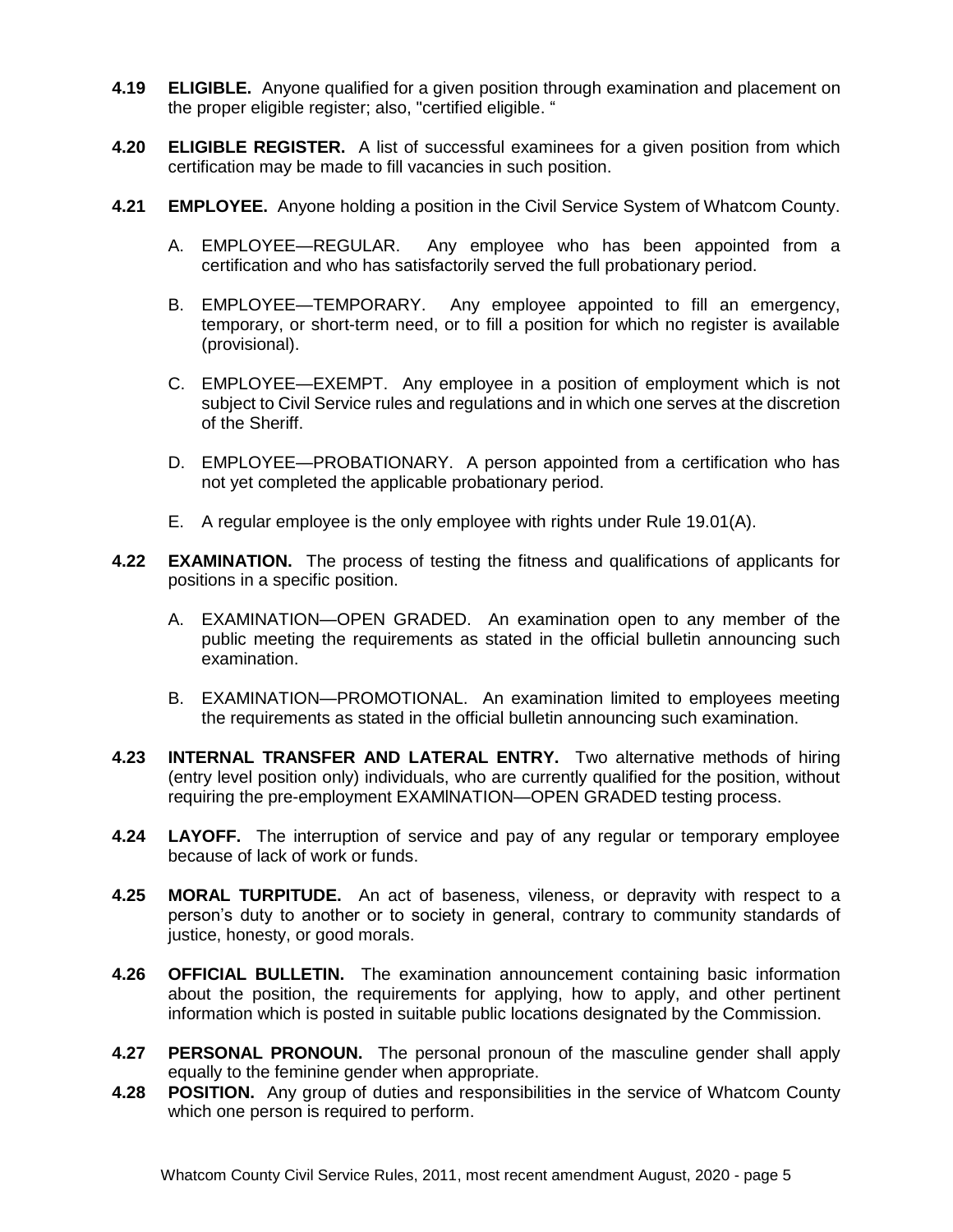- A. POSITION—REGULAR. A position included in the official annual budget, including adopted supplemental budget amendments.
- B. POSITION—REGULAR PART-TIME. Employment in a regular position for work on a basis of less than eight hours a day or less than forty hours a week, but on a regular schedule.
- **4.29 PROBATION OR PROBATIONARY.** The status of an employee during a trial period following a regular appointment from an eligible register. This trial period is part of the examination process and is a working test during which an employee is required to demonstrate, by actual performance of the duties, fitness for the position to which certified and appointed.
- **4.30 REDUCTION.** The removal of an employee from a higher classified position to a lower classified position for reasons other than cause.
- **4.31 REGISTER.** A list of candidates for employment who have passed an employment examination whose names may be chosen and certified by the Commission for submission to the Sheriff for consideration for employment. See 4.20, "Eligible Register."
- **4.32 REINSTATEMENT.** Re-appointment of a regular employee to a position which he or she previously held.
- **4.33 REINSTATEMENT REGISTER.** A list of names of persons who were regular employees in a given position and who were laid off and are entitled to reinstatement in such position. A reinstatement register may also include former employees whose request to return to service under Rule 9.03 is approved, employees who are bumped out of a position by a returning unclassified employee under Rule 9.04, and employees on disability retirement who are capable mentally and physically for reinstatement, per Rule 20.02.
- **4.34 RESIGNATION.** A written request by an employee for separation from a position or from Whatcom County service. To be effective, such request must show written approval of the Sheriff.
- **4.35 STANDING - REGULAR.** The full civil service status of a regular employee.
- **4.36 SUSPENSION.** Temporary removal of an employee from employment with or without pay, for cause, or pending determination of charges against the employee which could result in demotion or discharge.
- **4.37 VETERAN'S PREFERENCE.** Preference in examinations and employment based on military service as provided and defined by applicable laws.

# **5. RULE-MAKING**

**5.01 AMENDMENTS OF RULES.** The Commission may amend these rules or adopt new rules by majority vote of the Commission at any regular or special meeting of the Commission. Unless upon an emergency declared by all Commissioners present, amendment to these rules shall be first discussed in an open regular or special meeting at least one meeting prior to adoption.

Upon declaration of emergency, a rule amendment may be adopted at the meeting at which the amendment is first proposed.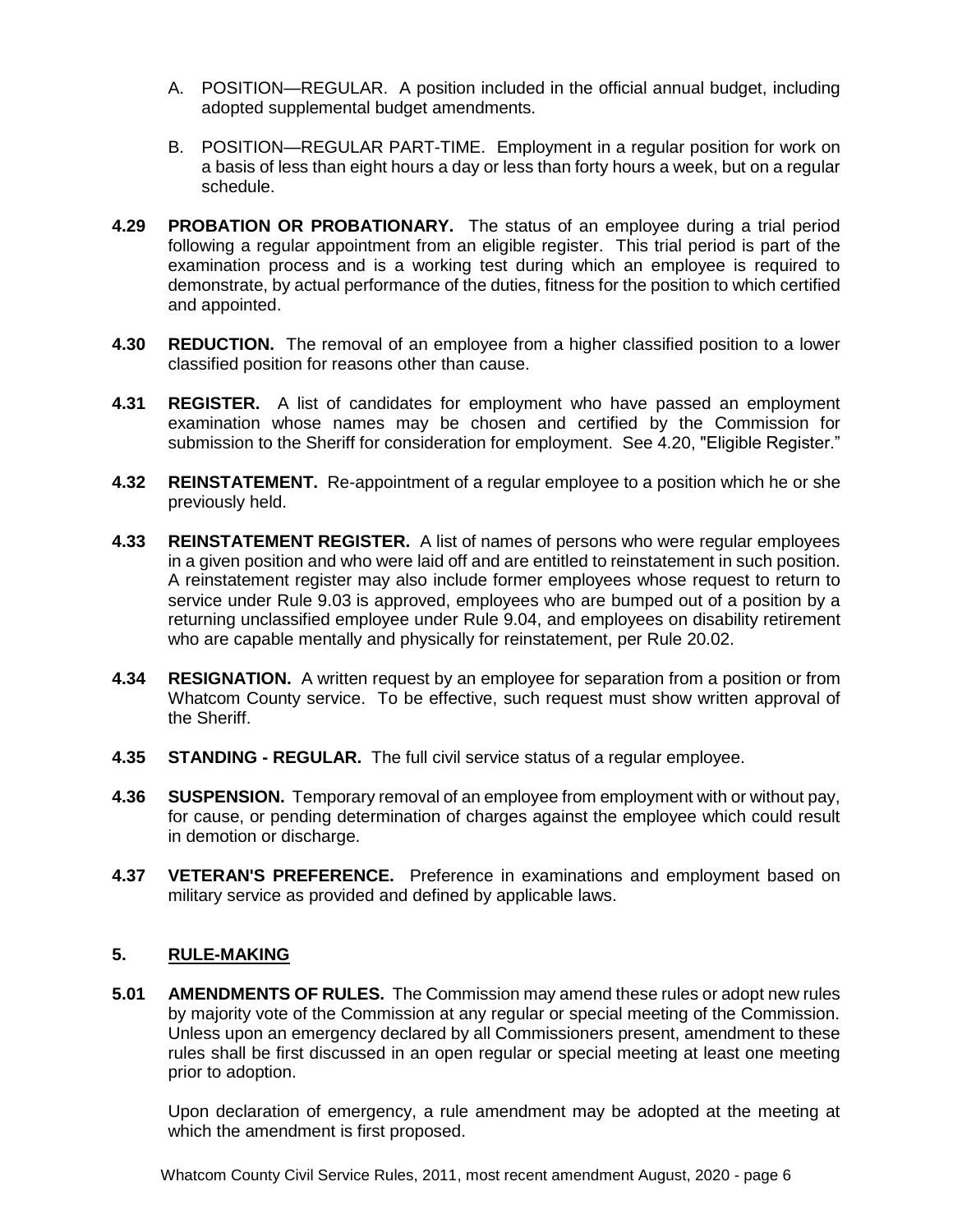- **5.02 EFFECTIVE DATE OF RULES.** All rules and amendments shall become effective immediately upon their adoption by the Commission unless some later date is specified therein.
- **5.03 COPIES OF RULES.** A copy of these rules and a copy of all subsequent rules or amendments shall be posted as soon as practicable after adoption to the Civil Service website.
- **5.04 EFFECT OF RULES.** The terms and conditions of civil service employment are governed by these rules and by applicable statute and ordinance. No employee shall have a property interest in or as a result of these rules. These rules, and rules the Commission may enact, regulate the mode and appointment of tenure in the civil service, and employees are subject to these rules and amendments thereto.
- **6. CLASSIFICATION** For matters of job classification and reclassification, the applicable collective bargaining agreement and Countywide administrative policy shall apply. **.**

# **7. APPLICATIONS AND APPLICANTS**

# **7.01 GENERAL REQUIREMENTS FOR FILING APPLICATION.**

- A. All applicants for examinations for positions in the classified Civil Service must file written application on a form prescribed by the Commission; and no one shall be admitted to any examination without having first filed an application on proper form, giving fully, truthfully, and accurately all information required.
- B. In order to file an application for examination, the applicant must:
	- 1. Meet the requirements specified in these rules and in the official examination bulletin as of the closing day of the official filing period;
	- 2. Produce evidence of education, training, experience, or any lawful requirement for a position, as directed by the Chief Examiner.
	- 3. Be a United States citizen or lawful permanent resident.
- C. Time for filing applications:
	- 1. All applications for examination shall be filed with the Human Resources Office during office hours and within the time limit fixed in the official announcement of examinations; provided, that upon written evidence of extenuating circumstances acceptable to the Commission, late applications may be accepted. Applications received by mail in the office of the Commission must be received by the close of business on the closing date.
	- 2. The time for filing applications may be extended by the Chief Examiner as the needs of the service require; provided that the examination shall then be readvertised.
- **7.02 APPLICATIONS FOR LATERAL ENTRY.** Applicants for lateral entry Deputy Sheriff and Corrections Deputy must submit a written application as provided in Rule 7.01, and must meet the following minimum qualifications: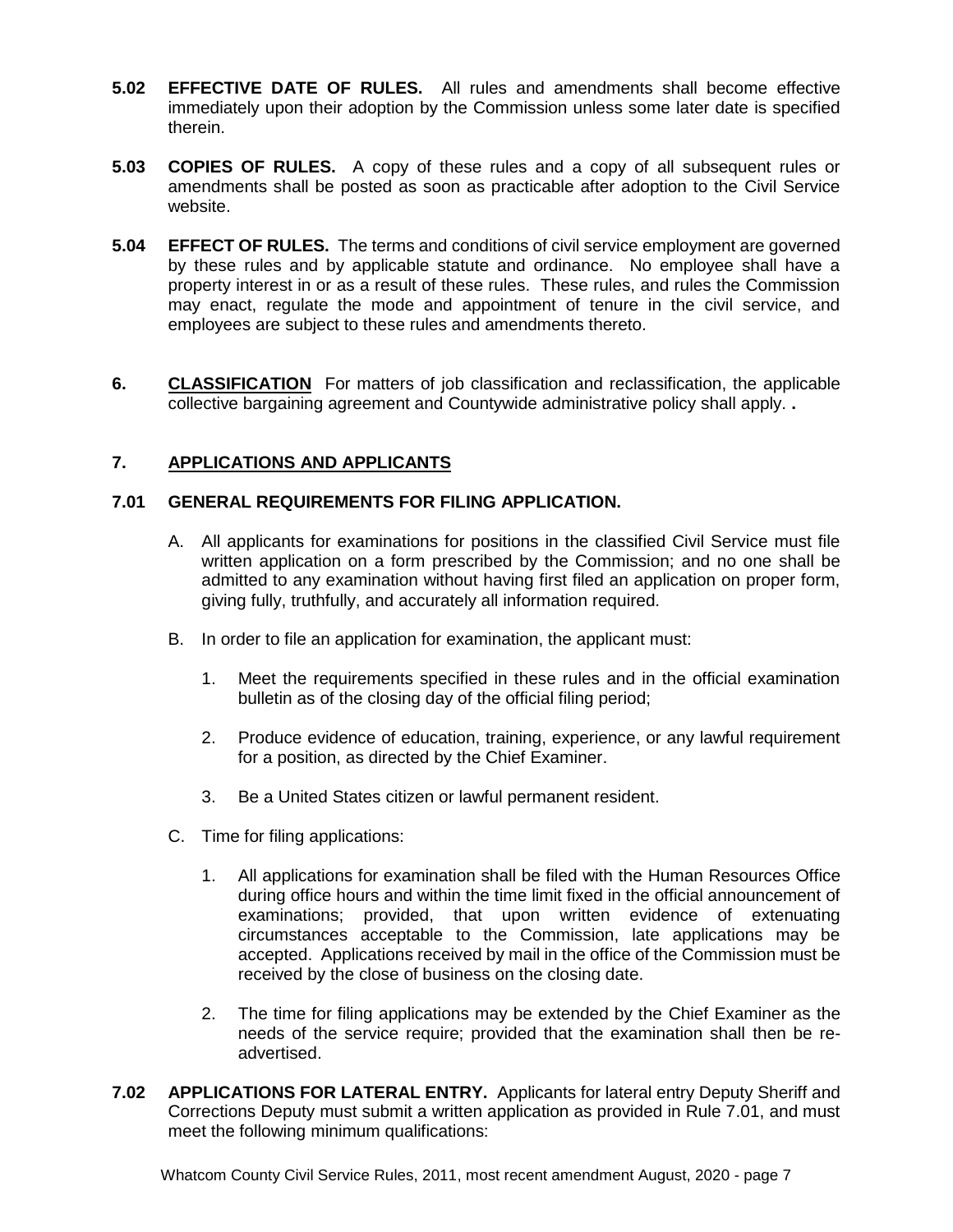- A. The applicant must be or have been employed for at least two (2) years within Washington State or another state, territory or commonwealth of the United States either as a full-time, paid peace officer with law enforcement authority (for Deputy Sheriff applicants), or as a corrections deputy with general corrections experience (for Corrections Deputy applicants).
- B. The applicant must have passed a probationary period with a previous law enforcement employer.
- C. The applicant must have no more than a 24-month break in service since the most recent law enforcement employer.
- D. Current certification as a Peace Officer in the State of Washington or current certification as a Law Enforcement Officer in another state, territory or commonwealth of the United States and eligibility to receive certification as a Washington State general authority peace officer following completion of the Washington Criminal Justice Training Commission equivalency academy (for Deputy Sheriff applicants) or completion of the Washington Criminal Justice Training Commission Basic Corrections Academy or eligibility for certification as a Washington Corrections Officer after completing a recognized equivalency academy for Corrections Officers.
- E. Possession of a valid Washington State Driver's License within 45 days of employment and driving record that meets Whatcom County standards.
- F. Be a United States citizen or lawful permanent resident.
- G. Pass a Civil Service approved oral board.
- **7.03 APPLICATIONS FOR CERTIFIED ENTRY.** Applicants for Certified Entry Deputy Sheriff and Corrections Deputy must submit a written application as provided in Rule 7.01, and must meet the following minimum qualifications:
	- A. The applicant must possess current certification as a peace officer in the State of Washington or current certification as a law enforcement officer in another state, territory or commonwealth of the United States and eligibility to receive certification as a Washington State general authority peace officer following completion of the Washington Criminal Justice Training Commission equivalency academy (for Deputy Sheriff applicants) or completion of the Washington Criminal Justice Training Commission Basic Corrections Academy or eligibility for certification as a Washington Corrections Officer after completing a recognized equivalency academy for corrections officers. The applicant must have successfully completed the Academy by date of application. Application must be received within one year of Academy graduation date, or from separation from active Law Enforcement employment, whichever is later.
	- B. Possession of a valid Washington State Driver's License within 45 days of employment and driving record that meets Whatcom County standards.
	- C. Be a United States citizen or lawful permanent resident.
	- D. Pass a Civil Service approved oral board.
- **7.04 APPLICATIONS FOR INTERNAL TRANSFER ENTRY**. Applicants for Internal Transfer Deputy Sheriff must submit a written application as provided in Rule 7.01, and must meet the following minimum qualifications: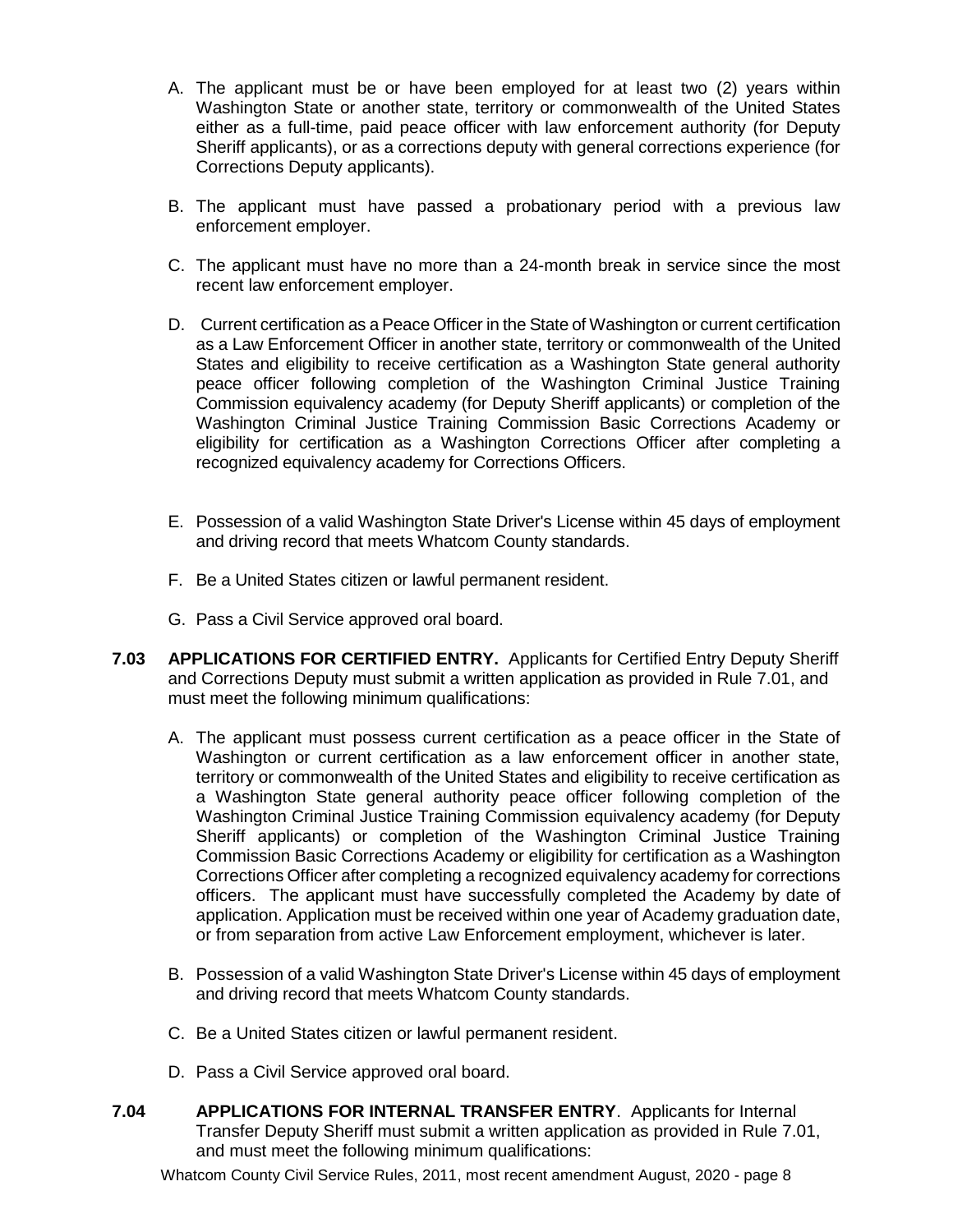- A. The applicant must have successfully completed the WA State Criminal Justice Training Commission Basic Corrections Officers Academy or the Corrections Officer Equivalency Academy.
- B. The applicant must be a current employee in good standing with the Whatcom County Sheriff's Office as a Corrections Deputy, with two (2) years continuous service as a full time commissioned Corrections Deputy.
- C. Possession of a valid WA State driver's license and driving record that meets Whatcom County standards.
- D. Be a United States citizen or lawful permanent resident, and any other requirement of State law.
- E. Pass a Civil Service approved scored oral board.

### **7.05 APPLICATIONS FOR PROMOTIONAL EXAMINATIONS.**

- A. An application shall be accepted from any regularly appointed employee in the positions from which promotion is allowed who, in addition to meeting the requirements of Rule 7.01, has the requisite service credit as designated in the official bulletin.
- B. When designated in the official bulletin, the Commission may permit regular employees and probationers to file for and take a promotional examination for delayed eligibility if on the last day for accepting applications they meet lower specified minimum service requirements in the positions from which promotion is allowed.

#### **7.06 SPECIAL REQUIREMENTS.**

- A. The Commission may prescribe such limits and such other specific requirements, physical or otherwise, as in the judgment of the Commission are required by and related to the work to be performed.
- B. When designated on the official bulletins, the Commission may permit filing by an applicant not more than one year under the specified minimum age on an open graded/entrance examination, and not more than two years under the specified experience on a promotional examination. A successful candidate will have eligibility until the required minimum age or experience is attained.
- **7.07 REJECTION OF APPLICANT OR ELIGIBLE.** The Commission may reject an applicant for examination, withhold from a register or from certification the name of an eligible, or remove from a register the name of an eligible, if the applicant or eligible:
	- A. Does not meet the requirements set forth in these rules or in the bulletin announcing the examination;
	- B. Is physically or mentally unfit to perform the duties of the position sought;
	- C. Has been convicted of any felony or a misdemeanor involving moral turpitude;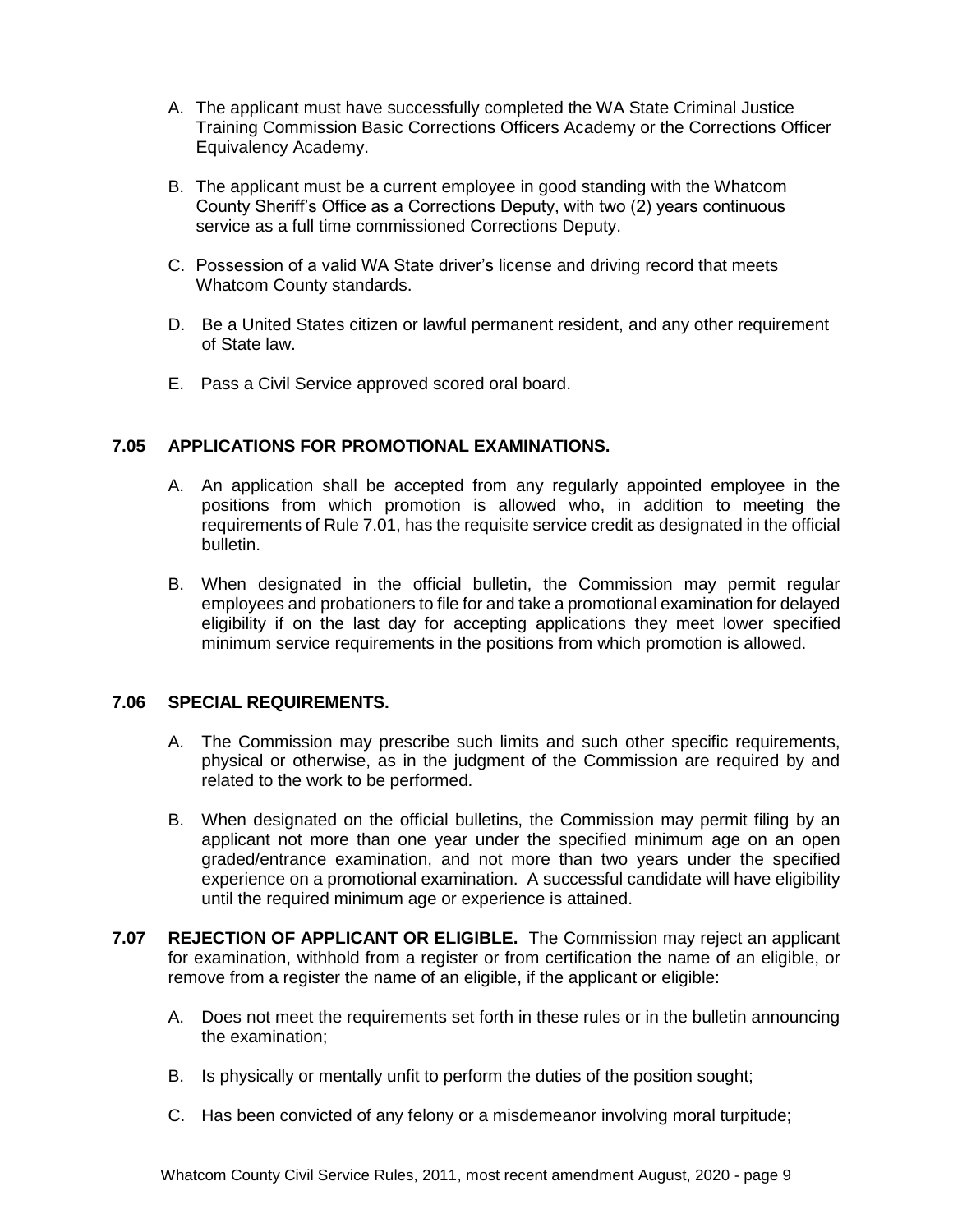- D. Has been dismissed or has resigned in lieu of discharge from any position, public or private, for any cause which would be cause for dismissal from Whatcom County service; or has an unsatisfactory record of employment in Whatcom County service, or with any other agency or firm;
- E. Has made any material false statement or has attempted any deception or fraud in connection with this or any other civil service examination;
- F. Fails to appear for fingerprinting or other investigation as required;
- G. Has assisted in preparing the examination for which application is sought, or has in any other manner secured confidential information concerning such examination which might give an unfair advantage over other applicants in the examination;
- H. After notification, did not promptly appear at the time and place designated for the examination;
- I. Has been discharged from the Armed Forces under dishonorable conditions;
- J. Such actions contemplated by this rule may also be taken for other material reasons.

See Rule 3.05, "Review and Appeal from Actions or Decisions of the Chief Examiner."

# **7.08 DEBARMENT FROM EMPLOYMENT.**

- A. No one who has been dismissed from the service for cause involving moral turpitude shall be allowed to again enter the service, and anyone dismissed for other good cause shall be allowed to again enter the service only by express consent of the Commission;
- B. Any applicant for appointment, promotion, re-employment, increase of salary, or other personal advantage, who shall directly or indirectly pay or promise to pay any money or other valuable thing to anyone whatever for or on account of such actual or prospective advantage, shall be ineligible for any further employment in the Civil Service.
- **7.09 NOTICE OF NON-ACCEPTANCE.** Anyone against whom action is taken under Rule 7.07.A. shall be notified promptly by the Civil Service Commission of the reasons therefore by either oral notice at time of filing the application and/or written notice mailed to the applicant or eligible.
- **7.10 ADMISSION TO EXAMINATION PENDING APPEAL.** The Commission may admit to the examination anyone whose application was not accepted, pending final disposition of an appeal, such admission to be without prejudice to either Whatcom County or the applicant.
- **7.11 AMENDMENT OF APPLICATION.** The Commission may permit any applicant, before or after acceptance of the application form, to amend the application or to file an amended application.
- **7.12 APPLICATIONS NOT RETURNED.** All applications when completed and filed become the property of the Commission and thereafter may not be returned to the applicant.
- **7.13 APPLICATION FEE.** Application fee may be charged to cover the cost of testing.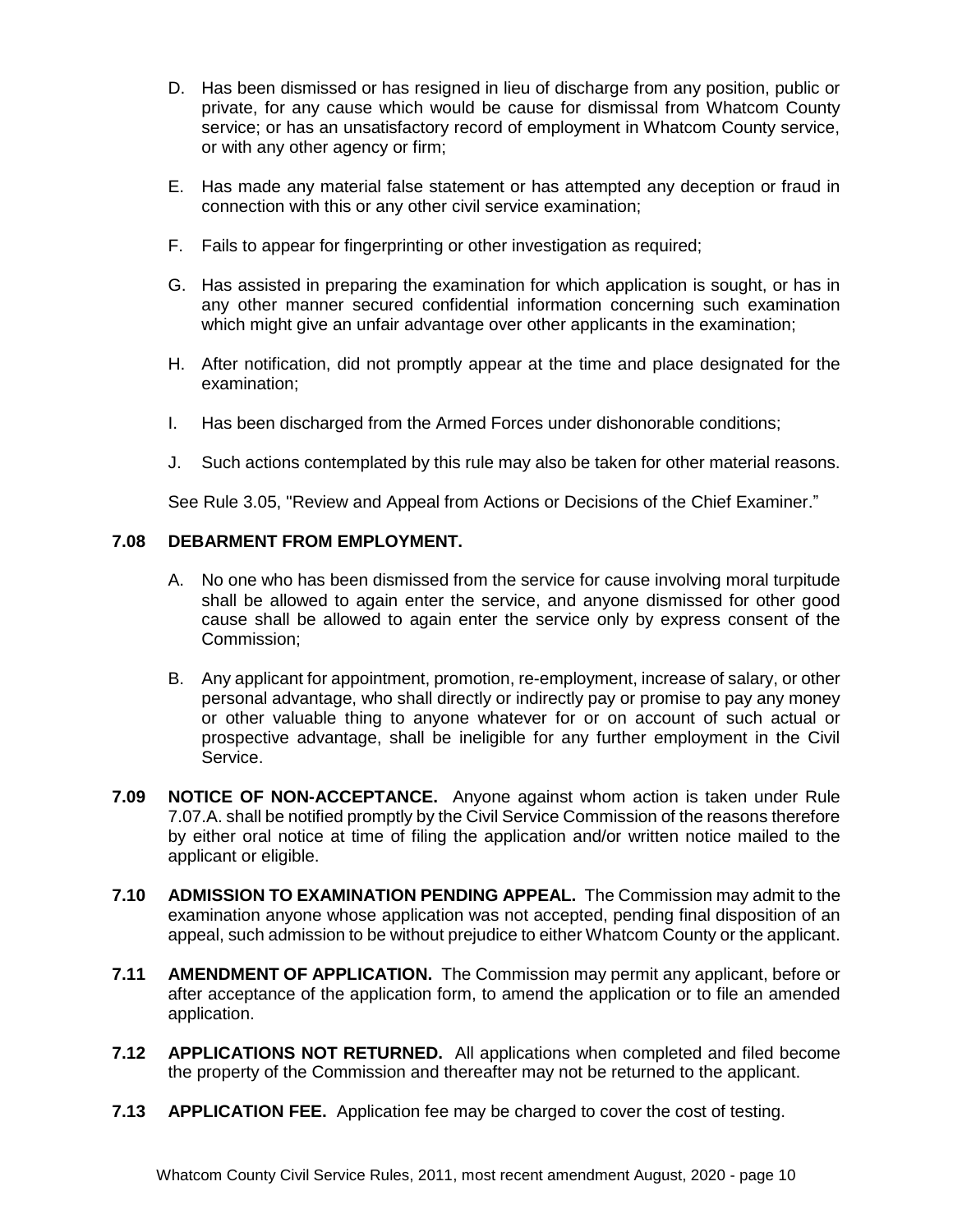#### **8. EXAMINATIONS**

- **8.01 ORDERING EXAMINATIONS.** The Commission shall order an examination whenever it is deemed to be in the best interest of Whatcom County. The Chief Examiner shall administer examinations as provided by these rules.
- **8.02 EXAMINATION ANNOUNCEMENT.** Public notice of examinations shall be given by the Chief Examiner at least ten (10) days in advance of the last day for filing of applications, following County administrative policies and procedures.
- **8.03 AMENDMENTS TO ANNOUNCEMENTS.** The Chief Examiner may amend any published announcement with appropriate public notice.

### **8.04 CONTINUOUS EXAMINATIONS.**

- A. A continuous or periodic examining program may be ordered by the Commission for any position other than promotional examinations. Filing will be open, applications received, and the examinations administered according to the needs of the service. The names of qualified eligibles resulting from such examinations shall be entered on the eligible register and certifications for appointments shall be made in the same manner as from any eligible register. Names of eligible from successive examinations in the same program shall be entered on the eligible register for the position at the appropriate places as determined by final grades. Names may be withheld from certification or removed from such eligible registers in the same manner and for the same reasons as from any eligible register.
- B. To expedite certification and appointment and to maintain security of examination material, no keyed copy of the written test will be provided at any time. The eligible register may be promulgated immediately after the results are obtained.
- C. Except as above provided, the rules applicable to other examinations shall apply to continuous and periodic examinations.
- **8.05 CHARACTER OF EXAMINATIONS.** All examinations shall be competitive, impartial, and practical in their character. They shall be designed to qualify and rank applicants in terms of their relative fitness to perform the duties of the position for which the examination was ordered. An examination shall be deemed to be competitive when applicants are tested as to their relative qualifications and abilities, or when a single applicant is scored against a fixed standard.
- **8.06 CONTENT OF EXAMINATIONS.** Examinations may include written tests, personal qualifications, physical or performance tests, psychological evaluations, or evaluations of training and experience, interviews, or any other suitable evaluations of fitness, or any combination of such tests. Such tests may evaluate education, experience, aptitude, knowledge, skill, physical condition, personal characteristics and other qualifications to determine the relative fitness of the candidates.
- **8.07 PARTS AND WEIGHTS.** Each examination shall contain one or more parts to which percentage weights shall be assigned, which weights shall total 100%. Each part shall be graded independently. This earned grade shall be multiplied by the percentage weight assigned to such part, and the sum of the resulting products shall be called the Examination Grade.

#### **8.08 PASSING GRADES.**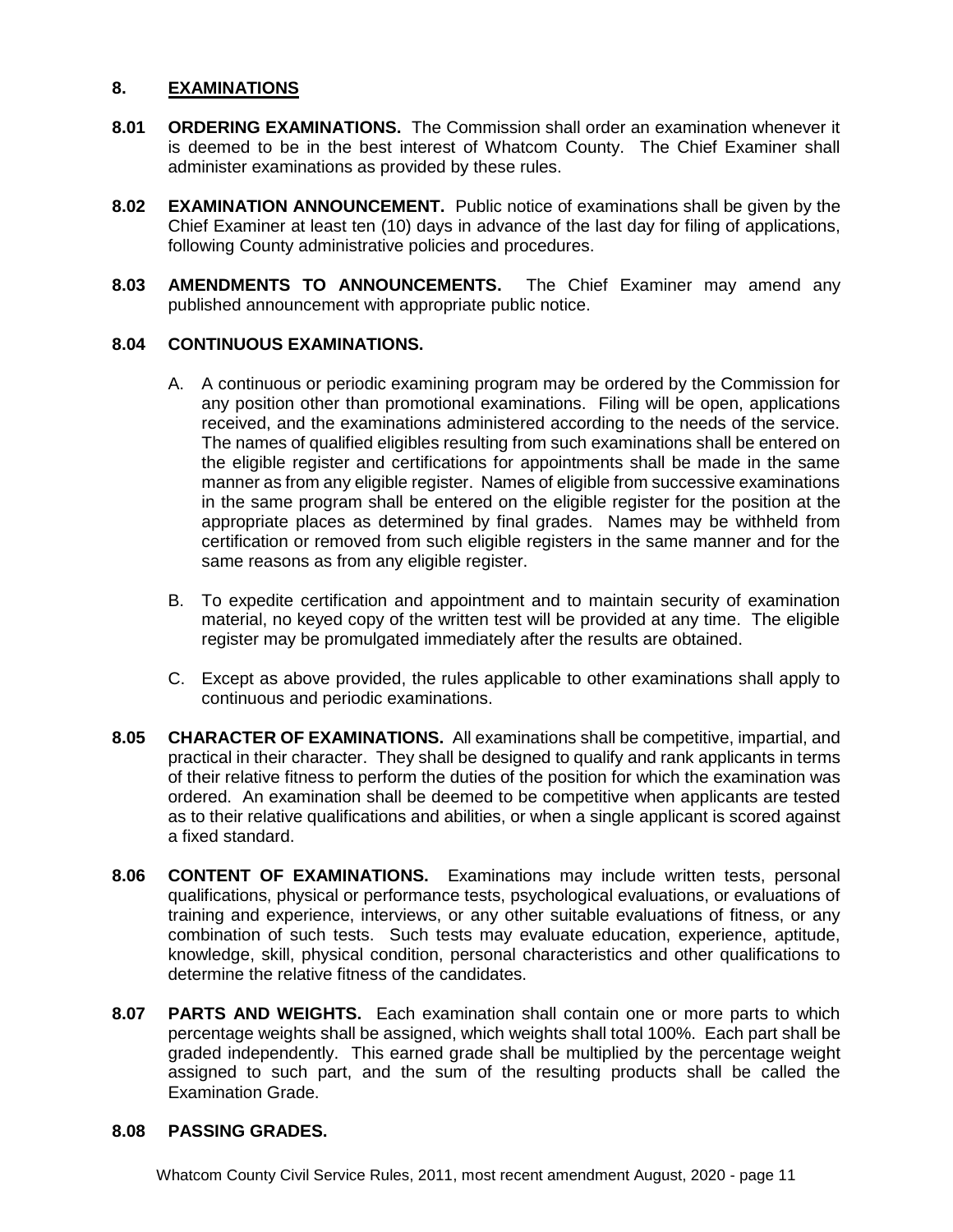- A. The name of an examinee shall not be entered on an eligible register without the examinee having attained a passing grade in the examination as established by the Chief Examiner.
- B. Tests consisting of interviews and evaluation of experience records shall be graded with 100% as the maximum and with 70% as the minimum to represent the passing grade for such tests.
- C. Except as provided in Rule 8.08.B., the Chief Examiner shall, before identification of papers, authorize a grading schedule for tests with a minimum passing score which represents an acceptable degree of fitness on such subjects for the position.
- **8.09 QUALIFYING GRADE.** Where any part or parts of an examination relate to qualification deemed essential to proper performance of the duties of the position, the Commission may determine the minimum qualifying grade for each such part or parts. Failure to attain such grade shall disqualify an examinee, without regard to overall examination grade, and shall disqualify the examinee from participation or rating on other parts of the examination.
- **8.10 PROMOTIONAL EXAMINATIONS.** Vacancies in higher classified positions shall be filled by promotion whenever practicable in the judgment of the Commission. Qualifications for a position are as stated in the job description for that position.
- **8.11 OPEN GRADED EXAMINATIONS.** An examination may be advertised as open graded when, in the judgment of the Commission, it is in the best interest of the service.
- **8.12 VETERAN'S CREDIT.** Veterans who have passed an examination shall be entitled to credit pursuant to Chapter 41.04.010 RCW.
- **8.13 SERVICE CREDIT IN PROMOTIONAL EXAMINATIONS.** Regular employees in the classified civil service who receive a passing grade on examinations for promotional appointment in the classified service shall have a credit for continuous service added to such grade, computed as set forth in Rule 12.

# **8.14 KEYED COPY INSPECTION AND EXAMINATION PROTEST.**

- A. Any protest against the scope, content, or practicality of any part of an examination shall be filed in writing with the Chief Examiner within three (3) working days immediately following the administration of such part, or within the time limit specified on the examination instructions sheet.
- B. When a keyed copy is provided, protests against the proposed keyed answers must be filed in writing within three (3) working days or within the time limitation specified on the examination instruction sheet. No keyed copy will be provided for inspection on standardized tests or on continuous or periodic examinations.
- C. When a qualifying grade is required on any part of an examination, those who fail to receive the qualifying grade shall be notified and any protest or appeal must be filed in writing within seven (7) working days after the notices of results have been mailed.
- D. Any protest against scoring or any allegation of clerical error in the final results of an examination must be filed in writing within seven (7) working days after the notices of the results have been mailed.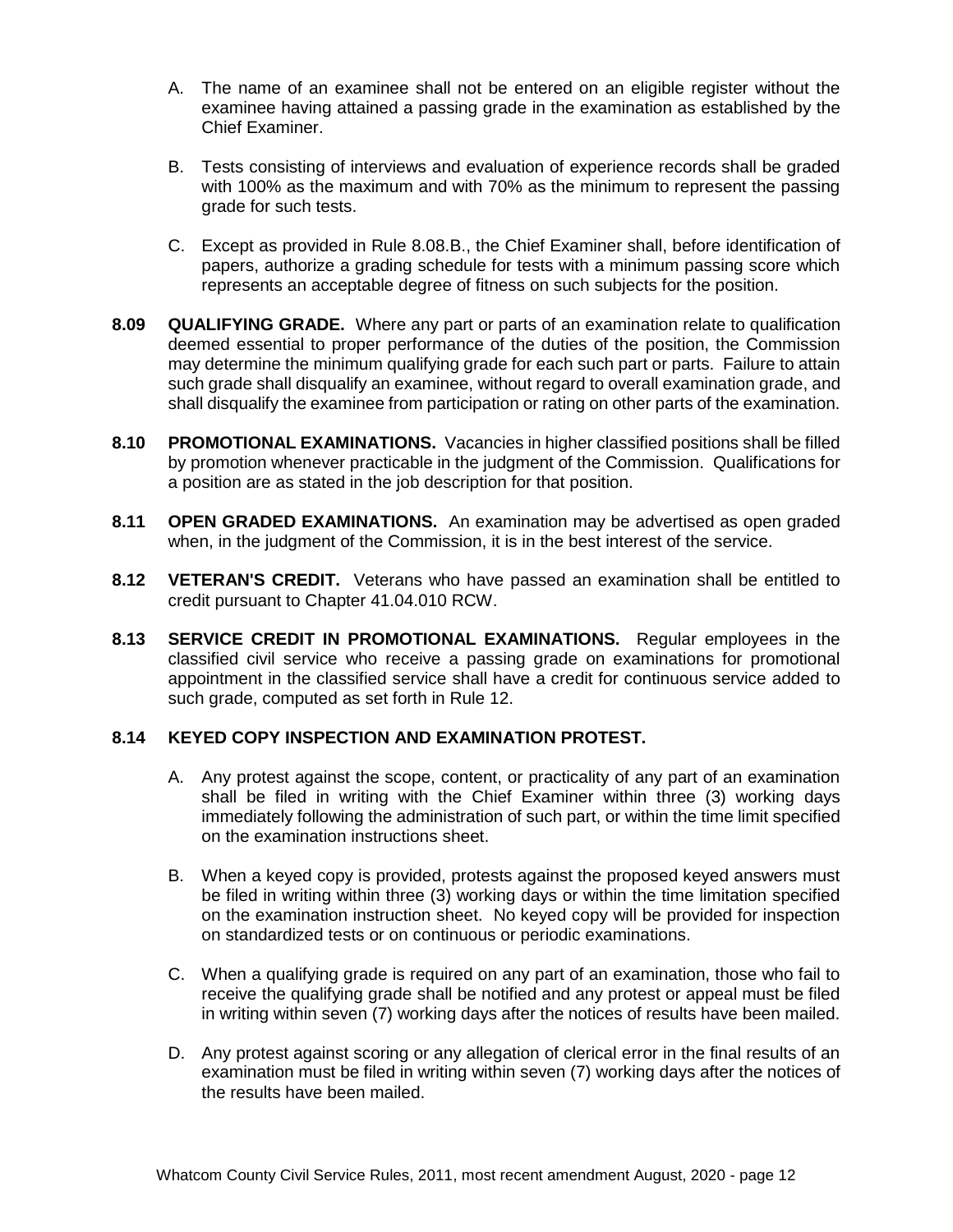- E. All protests filed in accordance with this rule shall be considered and any proper corrections made. If authorized corrections are applicable to other examinees, the corrections shall be made on all examination papers affected.
- **8.15 CORRECTION OF CLERICAL ERRORS.** Any clerical error may be corrected by the Chief Examiner upon discovery at any time during the life of the eligible register, but no such correction shall affect an appointment made from a certification made prior to the correction.
- **8.16 EFFECTIVE DATE OF EXAMINATION RESULTS.** Results of an examination shall become effective on the date official notice thereof is posted.

# **8.17 REEXAMINATION.**

- A. No one shall be reexamined for the same position within six months of the effective date of such examination, unless authorized by the Commission upon determination that it would be in the best interest of Whatcom County.
- B. If an eligible takes a succeeding examination for the same position, the result of such examination shall not nullify any remaining eligibility already established. Eligibility attained by the second examination shall be entered on the register and the eligibility that will provide the greatest advantage to the eligible shall be used.
- **8.18 EXAMINATION PAPERS.** Examination papers of each eligible shall be kept on file in the office of the Commission Chief Examiner until the expiration of eligibility or as required by law, whichever is longer.

# **8.19 ADDITIONAL EXAMINATION.**

- A. Eligible certified pursuant to Rule 9. shall be subject to medical, physical, and/or psychological examination and to such other examinations administered by the Sheriff's Office as authorized and approved by the Commission. Such other examinations include, but are not limited to, background examination and polygraph. Reports of such examinations shall be filed with the Commission in the event the findings of the examination recommend that the eligible be rejected. The Commission shall consider such recommendation, and may require further examination, and may order the eligible name dropped from the eligible register.
- B. The Commission may designate a limited number of certified eligibles for additional examination as provided in Rule 8.17.A., in order to maintain an ability to certify registers pursuant to Rule 10.

# **8.20 CERTIFICATION WITHOUT EXAMINATION.**

- A. When five (5) or fewer qualified applicants apply to be considered for any promotional register, the Commission may, at the request of the Sheriff, certify the names unranked to the Sheriff without conducting an examination.
- B. The Sheriff must attest that all the applicants meet the requirements of the position and are eligible to apply.
- C. The Sheriff must attest that all applicants have demonstrated the ability to perform the duties and functions of the position.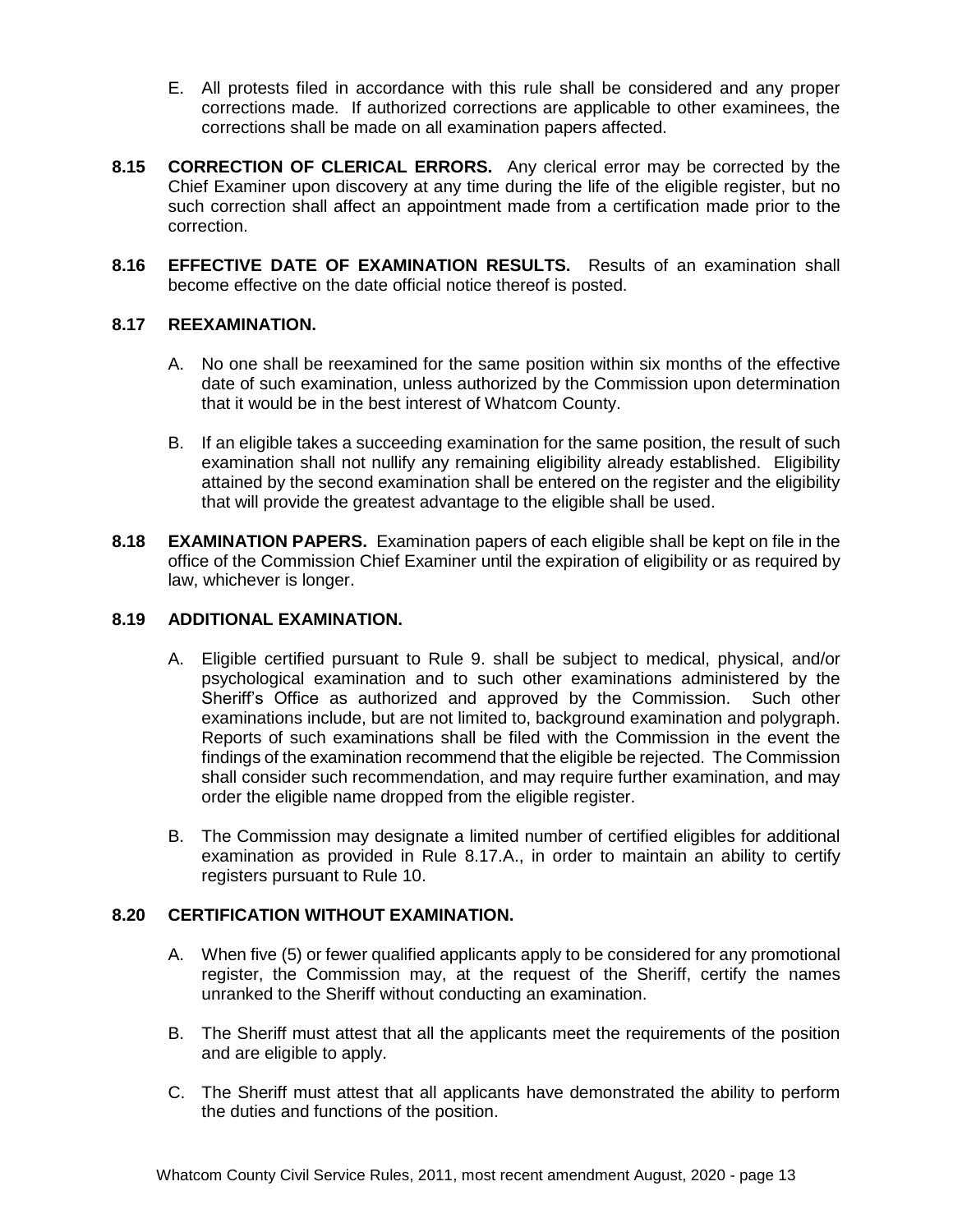# **9. REGISTERS AND ELIGIBILITY**

- **9.01 ESTABLISHMENT OF ELIGIBLE REGISTERS.** After each examination, an eligible register for the position shall be prepared on which the names of successful candidates shall be ranked as follows:
	- A. On a promotional register: Relative rank shall be determined by the examination rating or grade, plus any additional points for service credit plus percentage allowed by law for veterans' preference.
	- B. On an open graded register: Relative rank shall be determined by the examination grade plus the percentage allowed by law for veterans' preference.
	- C. Priority of time of examination shall not give any preference in rank on the register.
	- D. The preference in rank of eligibles having equal final general averages shall be determined as follows, in the order stated:
		- 1. The examinee who qualifies for veteran's preference in accordance with Washington State law. Examinees on a promotional register do not so qualify.
		- 2. When the examination is composed of two or more parts with separate grades, the eligible who has:
			- a. The highest grade on the most heavily weighted part of the examination; if a tie still exists, then the highest grade on the next most heavily weighted part, and so on for as many parts as the examination contains.
			- b. The highest grade on the written test if all parts are weighted equally.
		- 3. When the examination has only one part, or candidates have the same standing under (1.) and (2.) above:
			- a. As between examinees who are Whatcom County employees, the one having the greater service credit with Whatcom County, regardless of position or department.
			- b. If one examinee is a regular or probationary Whatcom County employee and the others are not, the County employee has preference.
		- 4. By lot.
	- E. If an applicant is permitted to file for and take an examination for delayed eligibility and if such applicant is successful in the examination, eligibility shall be held in abeyance until the candidate meets the requirements for eligibility, which must be reported to the candidate in writing. If otherwise eligible, the candidate's name shall be placed on the register in accordance with the final examination grade. Any such eligibility shall expire with that of the other eligibles from the same examination.
	- F. On a lateral register: Lateral lists will not be "ranked" except at the time the Sheriff elects to draw from said list. The lateral entry list shall remain for two years. A ranking of names shall occur when the Sheriff requests to draw from the list. Scoring shall be by processing the qualified candidates in the order that they made application, through an oral board. For each position requested to be filled in this manner, five (5) similarly obtained names will be presented to the Sheriff consistent with the "Rule of 5."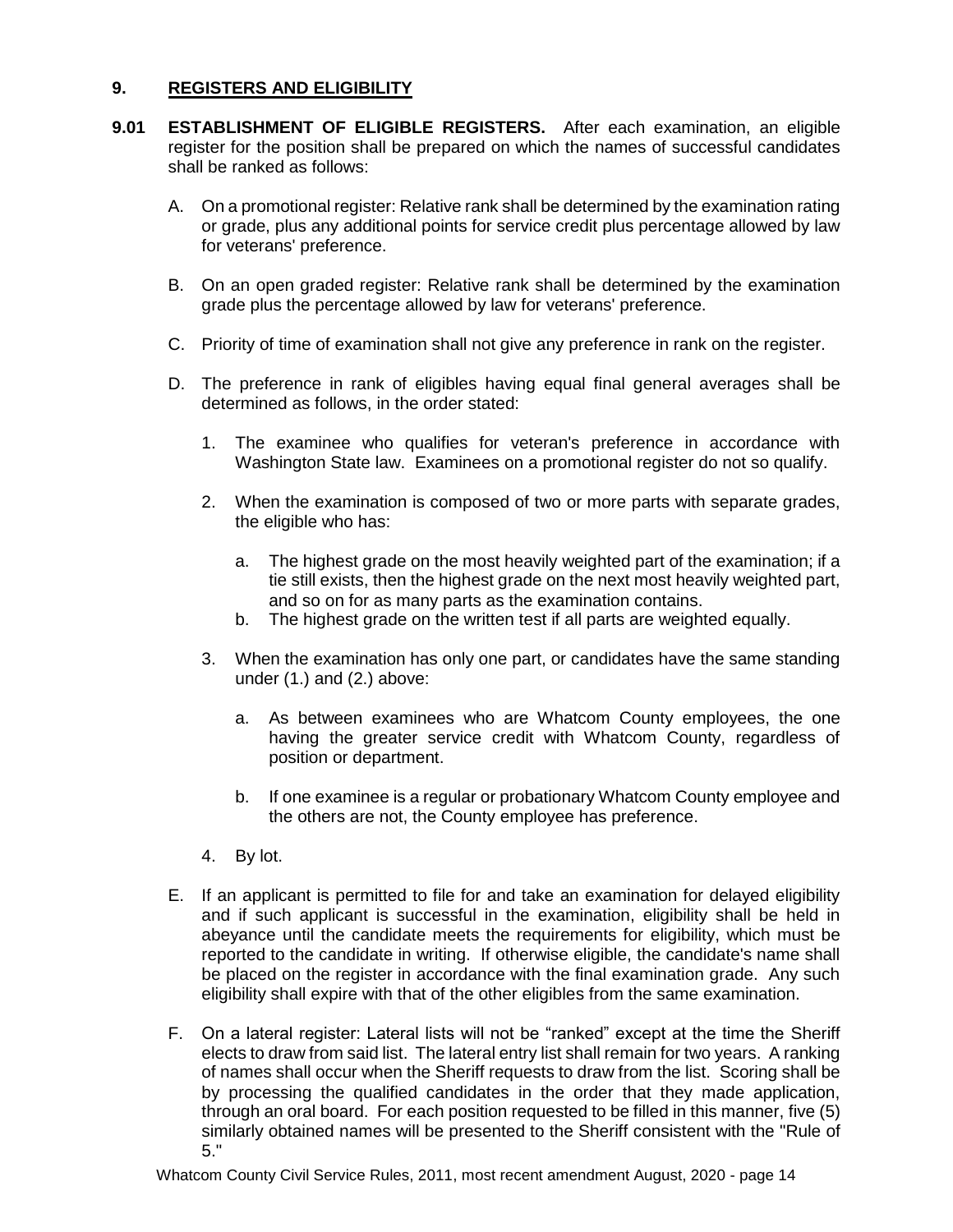**9.02 RETURN TO REGISTER FOLLOWING LAYOFF.** On layoff, an employee's name shall be placed upon the proper eligible register for the position, according to grade, for one year from the date of such layoff.

# **9.03 RETURN TO ELIGIBLE REGISTER AFTER RESIGNATION OR RETIREMENT.**

- A. A former employee who resigned or retired may request placement of his or her name on a reinstatement register for the position. Such request must be made within one year from date of resignation or retirement; provided, the Commission may extend the above time limitation for not to exceed an additional four years upon satisfactory showing that such extension would be in the best interest of the County.
- B. Any such request for placement on a reinstatement register following resignation or retirement must be supported by written recommendation of the Sheriff.
- C. A former employee whose eligibility is reinstated under this rule shall be certified according to civil service rules.
- F. The name of a former employee who resigned or retired may not be returned to a promotional register unless such return shall have been within one year from the date of resignation or retirement, have been recommended by the Sheriff, and approved by the Civil Service Commission.

# **9.04 RETURN RIGHTS AT CONCLUSION OF APPOINTMENT TO UNCLASSIFIED POSITION.**

- A. A classified employee who is appointed to an unclassified position within the Sheriff's Office has the right, at the conclusion of the unclassified appointment, to return to the most recent classified position they held. Such employee must request in writing to the Sheriff within 30 days of termination of employment in an unclassified position, to return to classified service.
- B. If there is no vacancy at the most recent classified position they held, the returning employee may bump the least senior employee in that classification.
- C. An employee so bumped is placed on a reinstatement register for the positon they are bumped out of, and returns to their previous position, if any. They remain on the reinstatement register until there is a vacancy, or until they separate from Sheriff's Office employment, whichever comes first.
- **9.05 APPOINTMENT WITHOUT EXAMINATION.** Except as provided in 9.02, 9.03, 9.04, and 9.09 any return to civil service shall be by examination only.

# **9.06 ESTABLISHMENT OF REIINSTATEMENT REGISTERS.**

A. The names of regular employees who have been laid off or, when requested in writing by the Sheriff, probationary employees who have been laid off, shall be placed upon a reinstatement register for the same position and for the department from which laid off for a period of one year from the date of layoff. A former employee who resigned or retired may also be placed on a reinstatement register per Rule 9.03, above. An employee bumped out of a position by a returning unclassified employee may be placed on a reinstatement register per Rule 9.04, above.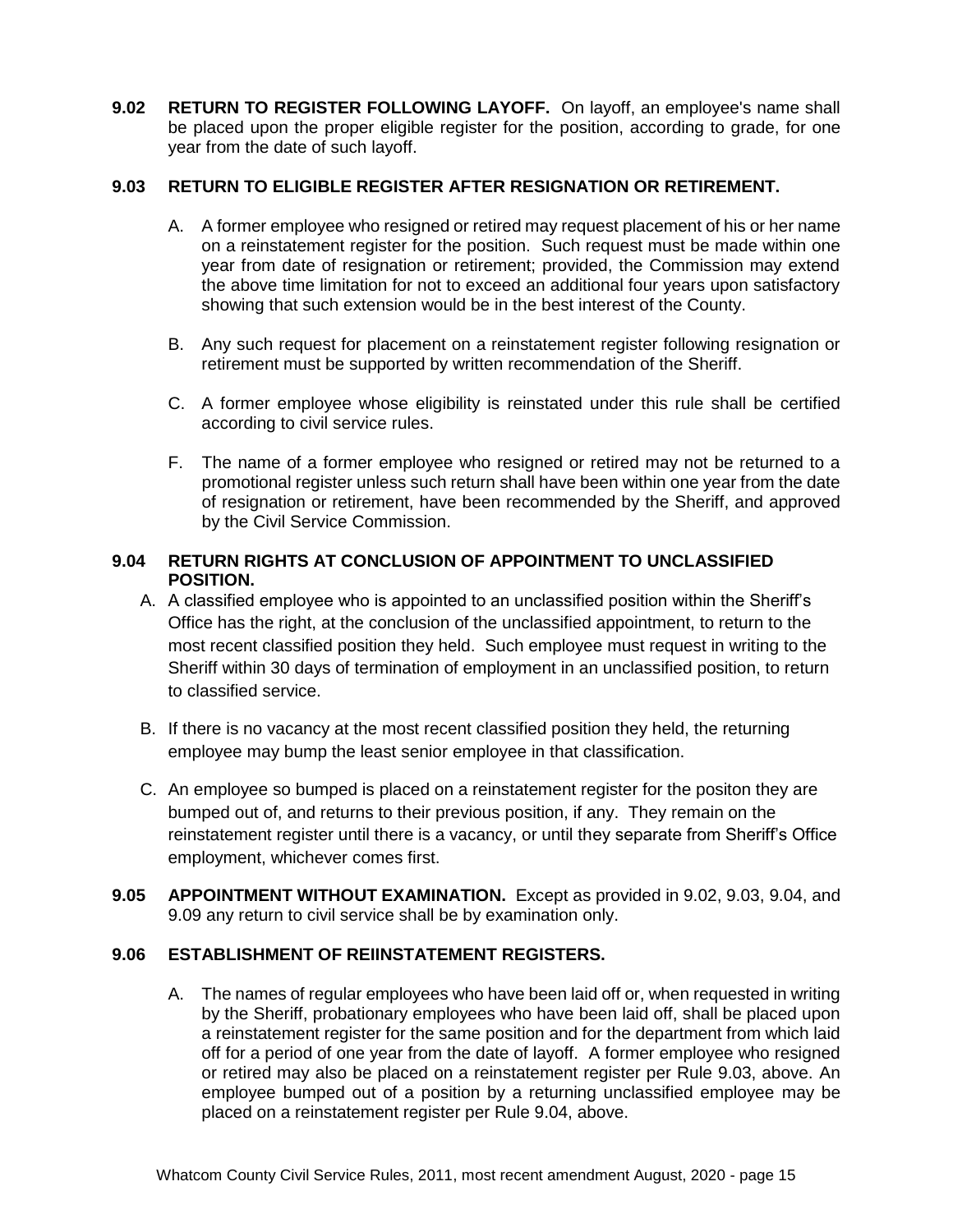- B. Upon the request of the Sheriff, the Commission may approve the certification of anyone on such a reinstatement register as eligible for appointment on an open competitive basis.
- C. Anyone on a reinstatement register who becomes a regular employee in another position shall lose reinstatement rights to their former position.
- D. Refusal to accept an offer of regular work from a reinstatement register shall terminate all rights granted under this chapter; provided, no one shall lose reinstatement eligibility by refusing to accept appointment in a position other than the one from which laid off.

# **9.07 DURATION OF ELIGIBLE REGISTERS.**

- A. If an applicant is permitted a delayed administration of an examination, and is successful in such examination, that applicant's eligibility shall expire with that of other eligibles from the same examination.
- B. In no event shall a register remain in effect for less than six nor more than twenty-four months, with the exception of registers created under Rule 9.07D. Duration of each register depends on the needs of the service as demonstrated by the Sheriff to the Chief Examiner. Individual names shall remain on the register for the time period determined for that register, unless removed under Rule 9.08 or restored under Rule 9.09.
- C. Eligibility upon return of a name to an eligible register following resignation or retirement shall be for one year from such return.
- D. Reinstatement eligibility of an employee bumped out of a position by a returning unclassified employee shall be until there is a vacancy, or until the bumped employee separates from Sheriff's Office employment, whichever comes first.
- E. Lateral entry lists shall be indefinite with the individual names remaining on the register for two (2) years, unless hired from the list or removed as provided by the Civil Service Rules or removed for cause as provided in Section 9.08 of these rules.

# **9.08 AVAILABILITY OF ELIGIBLES.**

- A. It shall be the responsibility of an eligible to notify the Civil Service Commission in writing immediately of changes in address, telephone number, change of name through marriage or otherwise, or any changes which may affect availability for employment.
- B. The name of an eligible who submits a written statement restricting the conditions under which available for employment shall be withheld from certifications which do not meet the conditions specified. New written statements may be filed at any time within the duration of an eligible register modifying conditions under which employment would be accepted.

#### **9.09 CANCELLATION OF ELIGIBILITY.**

A. Any eligible's name may be removed from an eligible register for failure to pass a required examination or upon receipt of proof of material physical or mental disability preventing the eligible from performing the essential functions of the position, bad character, or other unfitness, fraudulent conduct, or false statements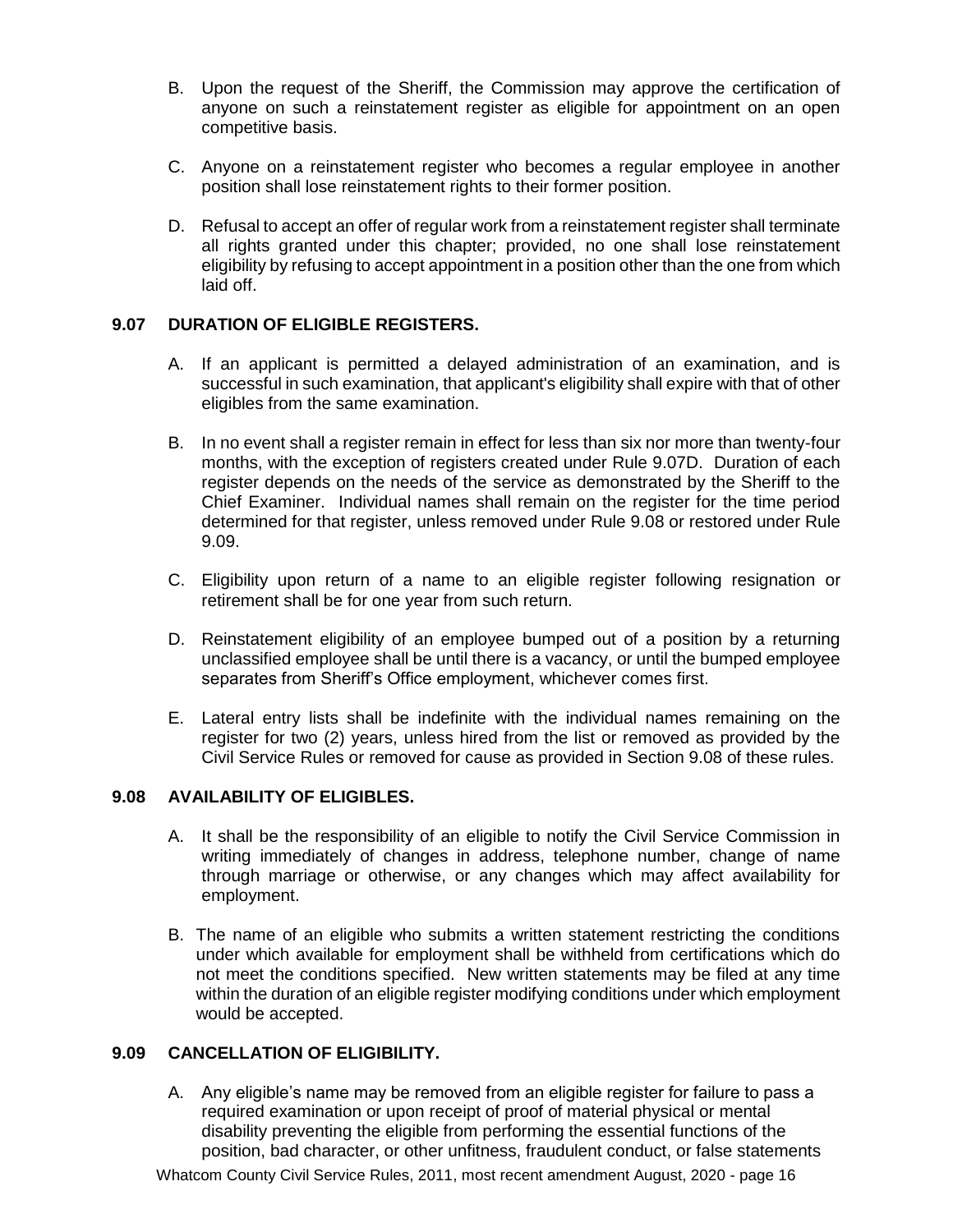by the eligible or by others with the collusion of the eligible, in connection with any application, examination for, or securing of an appointment. A previous unsatisfactory work record with the County or dismissal from the service, or dismissal from any position, public or private, for any cause which would be cause for dismissal from Whatcom County service shall be deemed cause for cancellation of eligibility;

- B. Separation from the service will terminate any promotional eligibility;
- C. Upon request of the Sheriff's Office that an eligible has failed to respond to call, or has refused to accept employment, the Commission may strike the eligible name from the register;
- D. Failure to respond to the canvass of a register within fourteen (14) days from such canvass shall be deemed cause to strike the name of any eligible from the register;
- E. Refusal to accept re-employment in a regular position shall constitute separation from the service except as provided in Rule 9.05.E.;
- F. Such action contemplated by this rule may also be taken for other material reasons.
- **9.10 RESTORATION OF NAMES TO ELIGIBLE REGISTERS.** The name of an eligible which has been removed from a register may be restored upon written request to the Commission for such restoration. The request must specify the reasons for such restoration. The Commission may approve the request if it is deemed that the evidence submitted justifies such approval.

#### **10. CERTIFICATION AND APPOINTMENT**

- **10.01 GENERAL PROVISIONS.** Vacancies in the classified civil service shall be filled by reinstatement, promotional, lateral, certified entry, open graded appointment, transfer, or demotion.
- **10.02 REQUEST FOR CERTIFICATION.** Whenever the Sheriff wishes to fill a vacancy, a Human Resources Requisition shall be submitted for County Executive approval.

#### **10.03 CERTIFICATION.**

- A. Order of reinstatement.
	- 1. If a vacancy is to be filled from the reinstatement register, the following shall be the order of certification:
		- a. Regular employees who have been bumped out of a position by a returning unclassified employee. If there is no bumped employee on the reinstatement register, then regular employees in the order of their length of service. The regular employee on such register who has the most service credit shall be first reinstated.
		- b. Probationers, without regard to length of service. The names of all probationers upon the reinstatement register shall be certified together.
	- 2. Upon request from the Sheriff, the Commission may authorize reinstatement out of such regular order upon a showing of efficiency or that such action is for the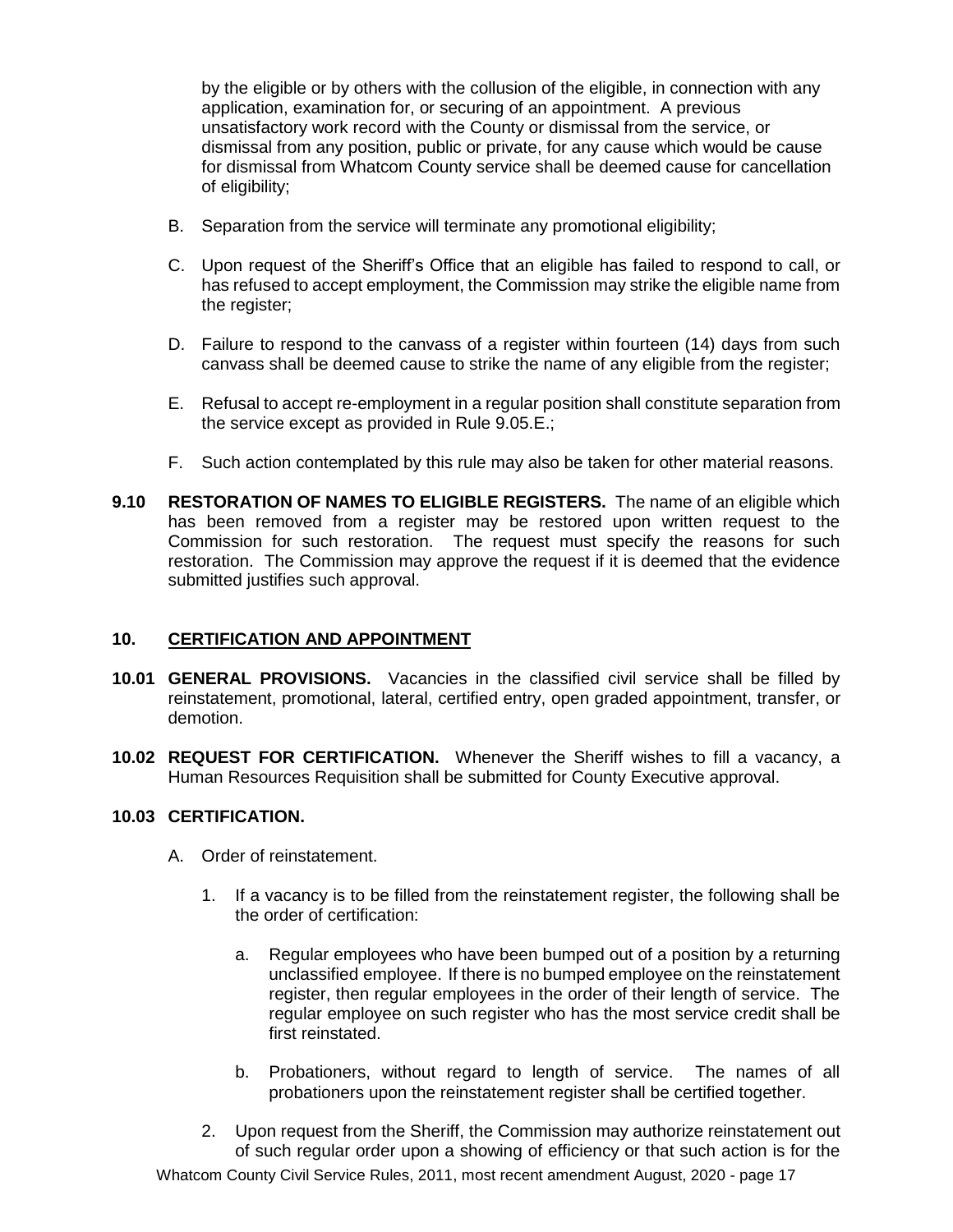good of the service and after giving the employees adversely affected an opportunity to be heard.

- B. Filling vacancies.
	- 1. When a vacancy is to be filled, the Commission shall certify to the Sheriff the names of five (5) available eligibles who stand highest on the appropriate register.
	- 2. If two or more vacancies are to be filled from any of the above registers other than the reinstatement register, the name of one additional eligible shall be certified for each additional position.
- C. If the Sheriff makes an acceptable showing that any of the eligibles certified are not available or that they do not respond, sufficient additional names shall be furnished to complete certification.
- D. Where a certification of eligibles with special experience, training, or skills is requested in writing by the Sheriff as being necessary for satisfactory performance in a particular position, and the Commission determines that the reasons given fully justify the request, a certification may be made of only the highest ranking eligibles who possess the special qualifications. Certification of eligibles of only one sex shall not be made unless there is clear evidence that efficient performance of duties to be assigned could be performed only by the sex specified.
- E. If a temporary vacancy is to be filled from an open or a promotional register, those eligibles with three (3) months of service who are shown on the register as having been laid off within the last twelve (12) months from the Sheriff's Office shall be placed in grade order at the head of the list of eligibles for certification according to rule.
- F. The application and the examination papers of a certified eligible shall be available for inspection by the Sheriff.
- **10.04 REGULAR APPOINTMENT.** A regular appointment to fill a vacancy must be made from names contained on the official certification. The official appointment report shall show the name of the person appointed, the effective date, the salary, the nature or duration of the appointment, and any other information required by County administrative policy and procedures.
- **10.05 TEMPORARY APPOINTMENT.** Where there is no suitable eligible register from which certification can be made, the Sheriff may make a temporary appointment, following County administrative policy.

### **11. PROBATION**

#### **11.01 PROBATIONARY PERIOD.**

- A. After each full-time or part-time regular appointment from an eligible register, the employee shall serve a complete period of probation before the appointment is deemed complete.
- B. A regular employee who has been reduced to a lower classified position in which he or she has not had regular standing shall have probationary status in the lower classified position for twelve (12) months from the date of such reduction.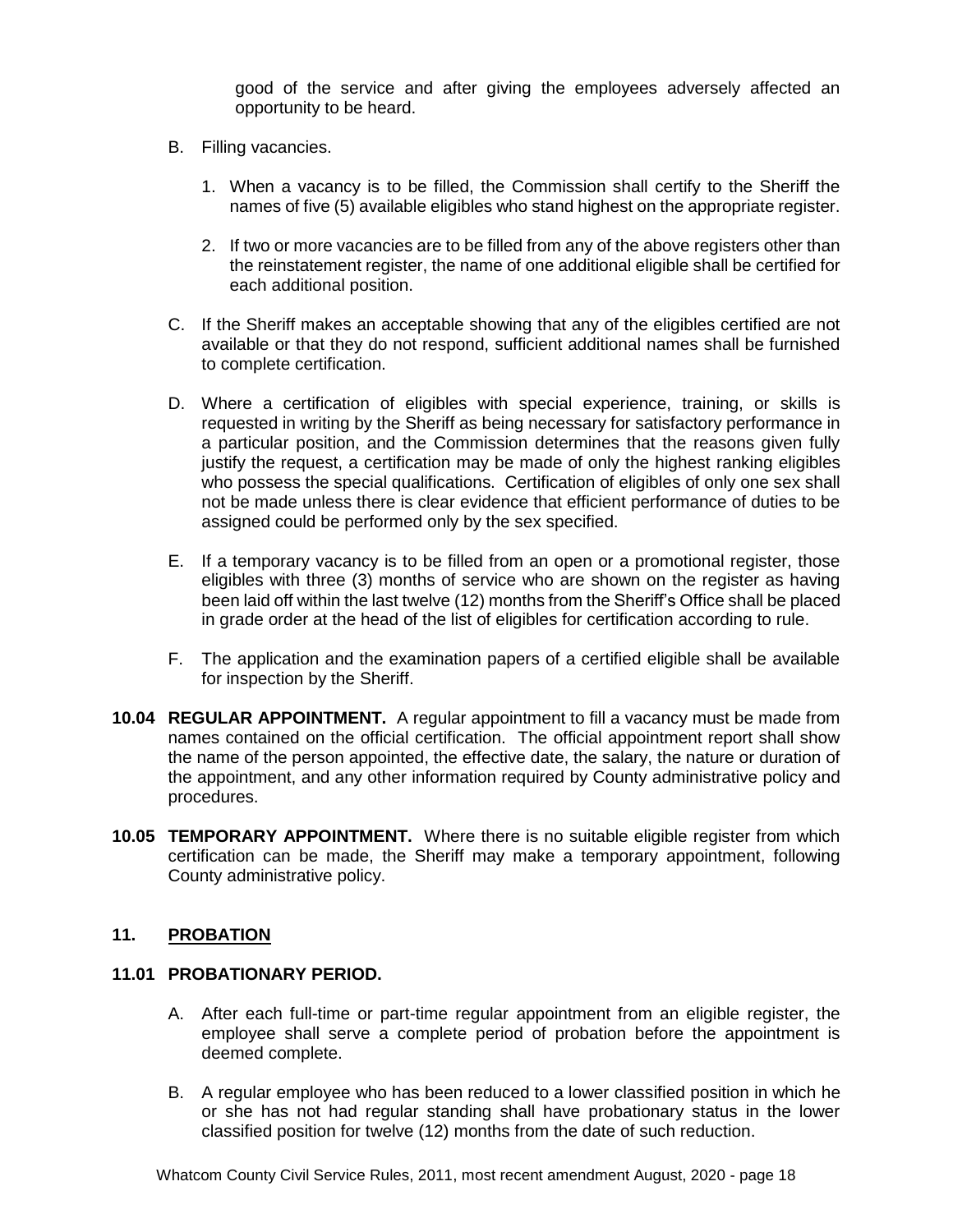- **11.02 LENGTH OF PROBATIONARY PERIOD.** The period of probation shall be equivalent to fifteen (15) months of full-time service following regular appointment from an eligible register; except that the period of probation for a promotional appointment or demotion per Rule 17.02 shall be twelve (12) months, and for a reinstatement appointment shall be the length of probation remaining unserved at the time of layoff or resignation, if any. Minor absences due to vacations, annual military leave, illness, etc., shall not be construed as interrupting the probationary period unless an absence or absences are considered to be excessive to the extent that the Commission will approve a Sheriff's Office request for an extension of the probationary period.
- **11.03 INTERRUPTION OF PROBATIONARY PERIOD BY MILITARY SERVICE.** A probationer who engages in active military service on an extended basis shall be considered as having an interrupted probationary period. Such employee may continue the probationary period following return from military leave.
- **11.04 SERVICE IN ANOTHER POSITION.** Service in a position or office other than the one to which an eligible is regularly appointed may be credited toward completion of a probationary period if the Commission has approved the written statement of the Sheriff to the effect that the probationary period may be properly judged on the basis of service in the other position or office.

# **11.05 PROBATIONARY DISCHARGE OR DEMOTION.**

- A. The Sheriff, by assigning in writing to the Commission the reasons therefore, may discharge any probationer. Such reasons need not constitute just cause and shall not otherwise be reviewed by the Commission except as provided in Rule 19.01.B.
- B. A probationer may be demoted to a position he or she previously held for inability to perform satisfactorily the duties of the position to which he or she was appointed, in accordance with Rule 17.02 on demotion and any applicable collective bargaining agreement.

# **12. SERVICE CREDIT**

- **12.01** Service credit in a position for a regular employee shall be computed to cover all service subsequent to regular appointment to that position. Service credit shall be computed in the following manner: one half point shall be added for each full year of continuous service as a regular employee in the classified service up to a maximum of twenty (20) years, or of ten (10) points. Service Credit shall be applicable as follows:
	- A. General Provisions:
		- 1. After completion of the probationary period, service credit will be given for employment in the same, equal, or higher classified position, and shall include any temporary or intermittent employment served in the same position under a regular appointment.
		- 2. Subject to approval by the Commission at the request of the affected employee, service credit will be given for service in positions exempt from civil service.
		- 3. Service credit will be given for previous regular employment of an incumbent in a position which has been reclassified and in which he/she has been continued with recognized standing.
		- 4. Credit will be given for service prior to an authorized transfer.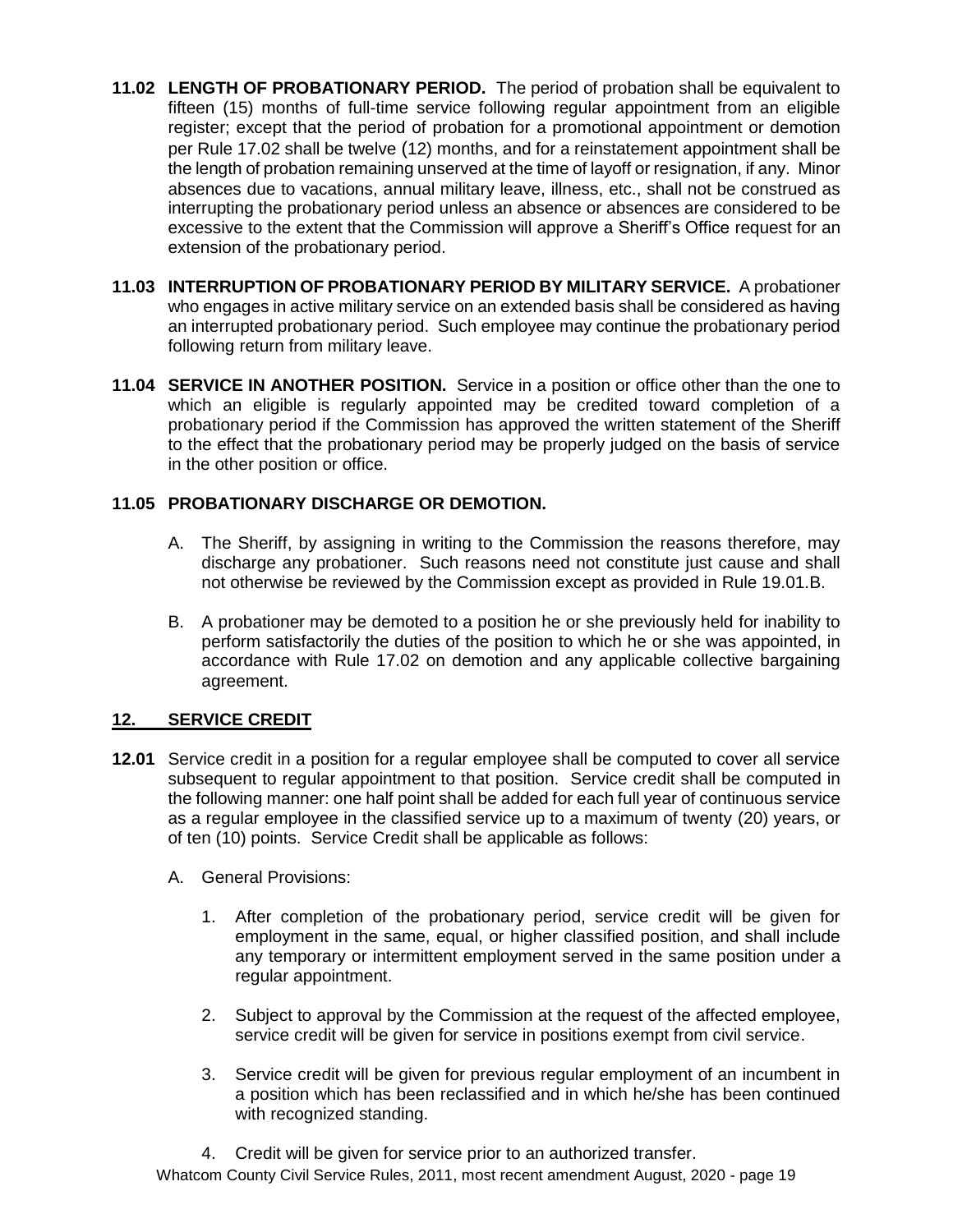- 5. Credit will be given for time lost during:
	- a. Jury duty;
	- b. Disability incurred in line of service;
	- c. Illness or disability compensated for under any plan authorized and paid for by the County;
	- d. Service as a representative of a union affecting the welfare of County employees;
	- e. Service with the Armed Forces of the United States, including, but not to exceed, twenty-one (21) days prior to entry into active service; and not to exceed ninety (90) days after separation from such service;
	- f. Service with the Armed Forces during the annual leave for military training.
- B. No service credit shall be given:
	- 1. For service of a regular employee in a lower classified position to which he/she has been reduced and in which he/she has not had regular standing, except from the time of such reduction;
	- 2. For any employment prior to a separation from the service other than by a resignation which has been withdrawn as provided by Rule 16.02. (Layoff of a regular employee does not constitute a separation from the service for purposes of this rule.)
	- 3. For applicants for Internal Transfer Deputy Sheriff.
- C. Service Credit for Military Service during Probationary Periods. If military service as specified in Rule 11.03 is during the probationary period, such time shall be credited at straight time after the probationer returns to work and completes the required probationary period.
- D. Service Credit for Promotion. Credit as specified in this rule shall be allowed for:
	- 1. Recognized service in all the positions from which promotion is allowed;
	- 2. Service in classified assignments and in higher classified positions;
	- 3. Time lost during military service as specified in Rule 12.01-A.5.e.;
	- 4. Time lost due to injury or disability incurred on the job;
	- 5. Time spent as a representative of a union affecting the welfare of County employees.
- E. Special Provisions for Service Credit in Layoff. In layoff, credit shall be given as specified in Rule 12.01-A.1. through 5. inclusive.
- F. Service Credit for Salary Increase. Service for salary increases shall be as prescribed by the legislative authority.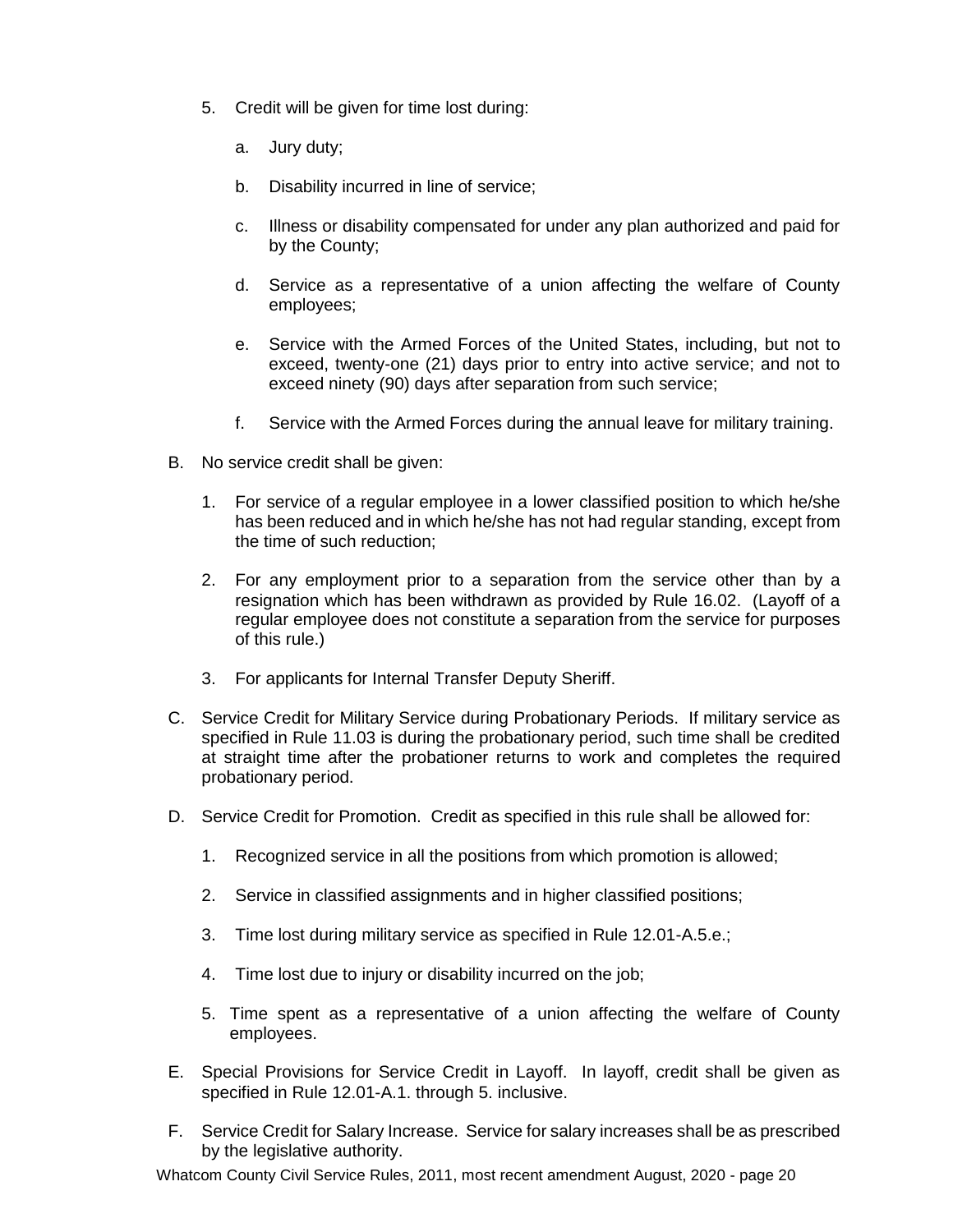# **13. TRANSFER**

- **13.01 TRANSFERS, GENERALLY.** The transfer of an employee is treated the same as the filling of any other vacancy under these Rules and County administrative policy.
- **13.02 PROMOTION.** The transfer of an employee shall not constitute a promotion in the service except as provided in Rule 13.04.C. below.
- **13.03 ASSIGNMENT CHANGES.** The Sheriff may transfer an employee from one assignment to another in the same position without prior approval of the Commission, but must report such transfer to the Commission at its next regularly scheduled monthly meeting.
- **13.04 OTHER TRANSFER.** Transfer may be made upon consent of the Sheriff and with the approval of the Commission as follows:
	- A. Transfer to another position in case of injury in line of duty either with County service or with the Armed Forces in time of war, resulting in permanent partial disability where showing is made that the transferee is capable of satisfactorily performing the duties of the new position;
	- B. Transfer, in lieu of layoff, may be made with limited standing to another position upon showing that the transferee is capable of satisfactorily performing the duties of the position and that a regular employee or probationer is not displaced;
	- C. Transfer, in lieu of layoff, may be made with limited standing to another position when such transfer would constitute a promotion or advancement in the service; provided, a showing is made that the transferee is capable of satisfactorily performing the duties of the position and that a regular employee or probationer is not displaced and when transfer in lieu of layoff under Rule 13.04.B. is not practicable. Regular standing in the new position may be attained by the employee only through examination and regular appointment;
	- D. The Commission may approve a transfer under A. B. C. above with the consent of the Sheriff and upon a showing of circumstances justifying such action.

#### **14. LAYOFF**

- **14.01 ORDER OF LAYOFF.** In a given position, the following shall be the order of layoff:
	- A. Temporary employees not earning service credit;
	- B. Probationers (except as their layoff may be affected by military service during probation);
	- C. Regular employees in the reverse order of their seniority, as defined in the applicable collective bargaining agreement, the one with least seniority being laid off first;
	- D. If the regular position is not covered by a collective bargaining agreement, layoff shall be determined at the sole discretion of the Sheriff.
- Whatcom County Civil Service Rules, 2011, most recent amendment August, 2020 page 21 **14.02 LAYOFF OUT OF ORDER.** The Commission may grant permission for layoff out of the regular order upon a showing by the Sheriff of a necessity, therefore, in the interest of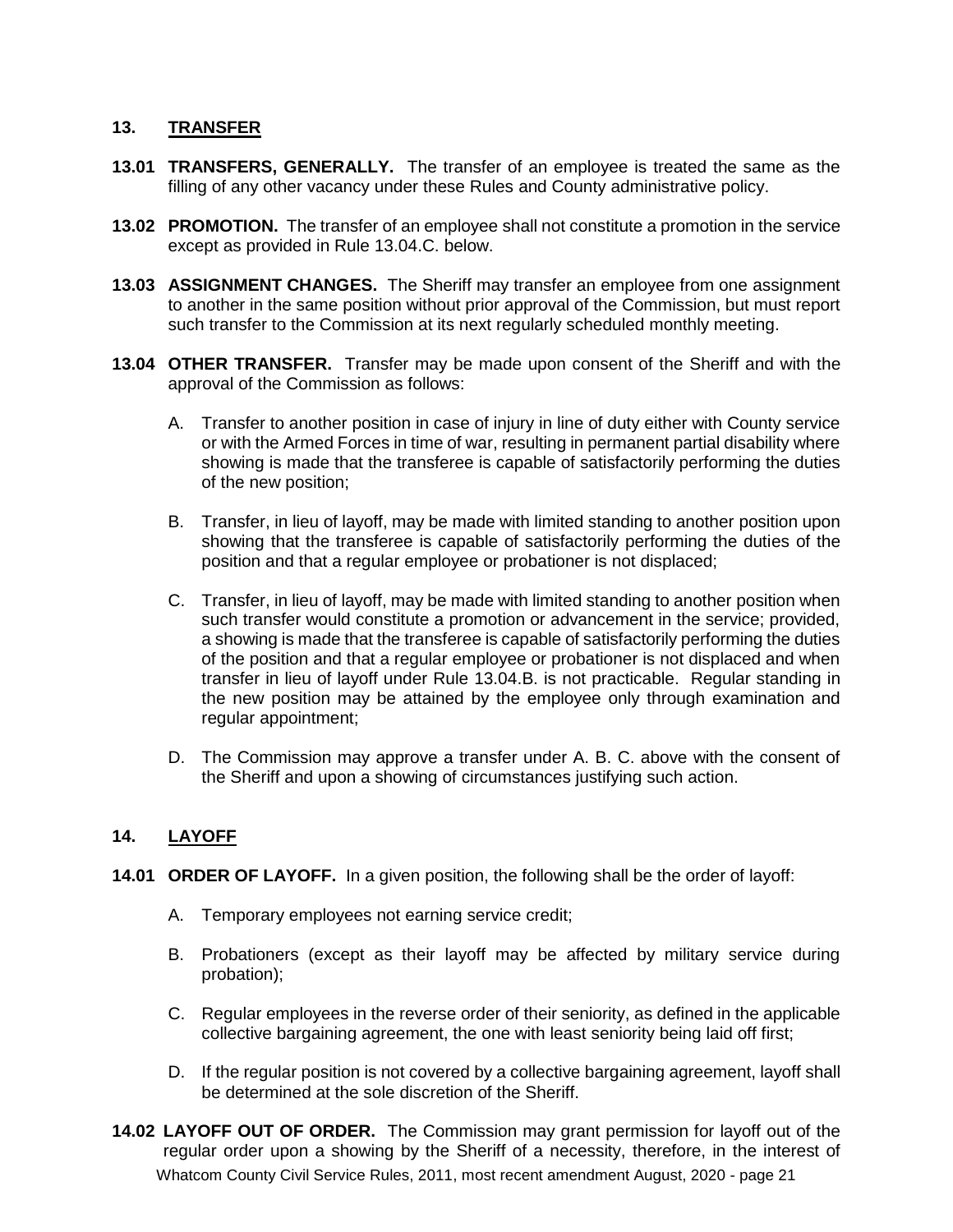efficient operation of the Sheriff's Office and after giving any employee or employees affected an opportunity to be heard.

**14.03 REDUCTION IN LIEU OF LAYOFF.** At the time of any layoff, a regular employee or a promotional probationer shall be given an opportunity to accept reduction to the next lower classified position in the Sheriff's Office, provided a showing is made that the employee is capable of satisfactorily performing the duties of the position, and following Rule 14.01 for order of layoff. Alternately, he/she may be transferred as provided by Rule 13.04, Transfer in Lieu of Layoff. An employee so reduced shall be entitled to credit for any previous regular service in the lower classified position and to other service credit in accordance with the Service Credit Rule 12.

### **15. LEAVES OF ABSENCE**

#### **15.01 DURATION OF LEAVES.**

- A. A leave of absence without pay for a period not exceeding thirty (30) consecutive days may be granted by the Sheriff who shall give notice of such leave to the Commission.
- B. A request for a leave of absence longer than thirty (30) days bearing the favorable recommendation of the Sheriff may be granted by the Commission.
- C. No employee shall be given leave to take a position outside County service for more than thirty (30) days in any calendar year, except where it appears to be in the best interest of the County.
- **15.02 RETURN FROM LEAVE.** At the expiration of the authorized leave of absence, a probationer or regular employee shall resume work in the same position, with standing and service credit as determined by these rules.
- **15.03 MILITARY LEAVE.** See applicable County policy and Washington State law relating thereto.
- **15.04 FILLING VACANCY.** All temporary employment caused by leaves of absence shall be made pursuant to Rule 10.

#### **16. RESIGNATION**

- **16.01 HOW SUBMITTED.** Resignation of any employee from the service shall be made in writing and filed with the Commission after approval by the Sheriff.
- **16.02 WITHDRAWAL OF RESIGNATION.** The Commission may permit the withdrawal of a resignation only upon a written request filed within one hundred eighty (180) days from the effective date of the resignation and if such request for withdrawal bears the favorable recommendation of the Sheriff.

#### **16.03 RETURN TO ELIGIBLE REGISTER FOLLOWING RESIGNATION.** (See Rule 9.03.)

#### **17. DISCIPLINE—DISCHARGE**

#### **17.01 SUSPENSION—DISCHARGE.**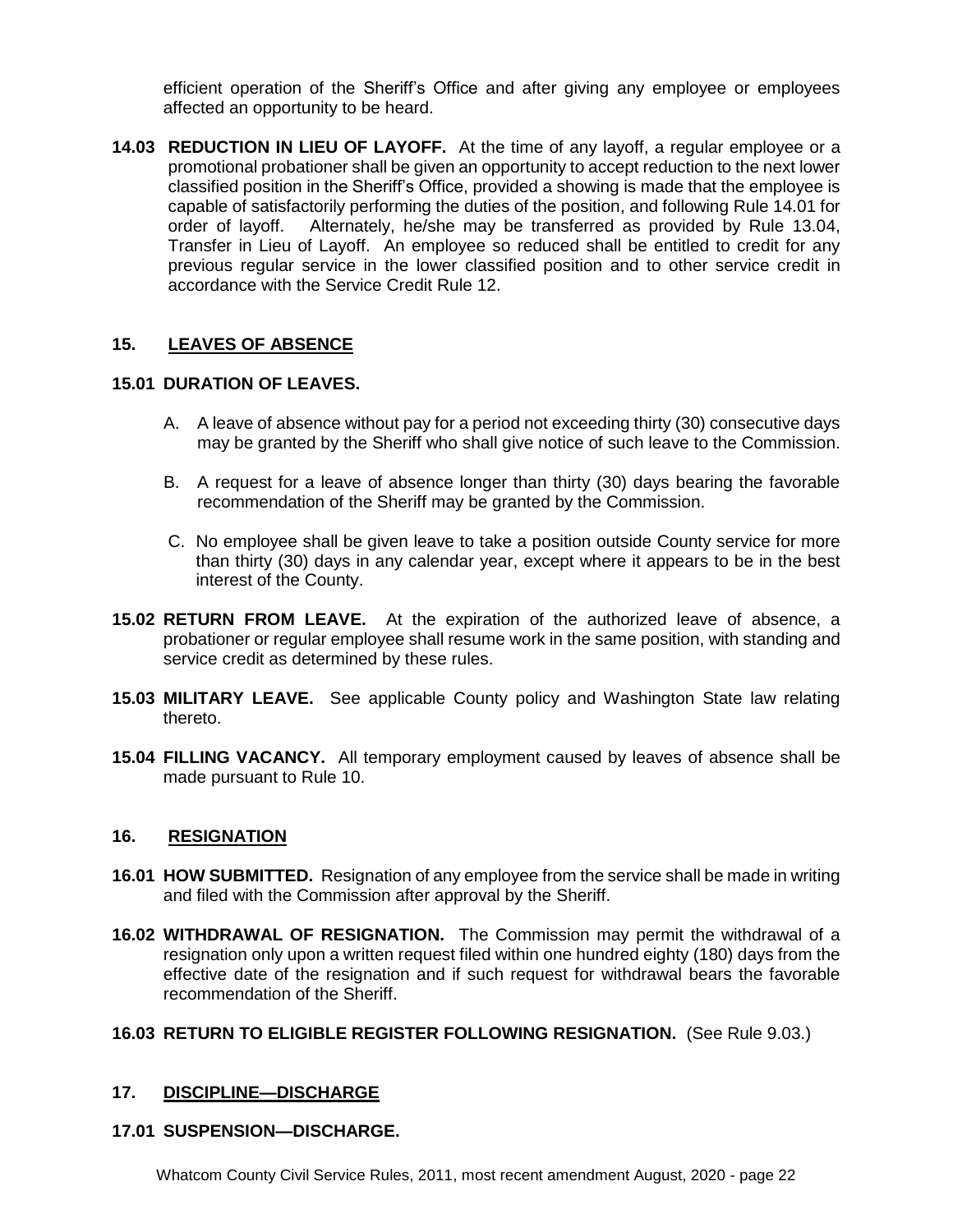- A. The Sheriff may suspend a subordinate, with or without pay, for a period not to exceed thirty (30) days for good cause.
- B. The Sheriff may discharge a subordinate for good cause.

# **17.02 DEMOTION.**

- A. Demotion of an employee to a lower classified position for good cause may be made by the Sheriff.
- B. An employee so demoted shall lose all rights to the higher classified position.
- C. If the employee has not had previous standing in the lower classified position, such demotion shall not displace any regular employee or any probationer. The Commission shall be satisfied as to the ability of such demoted employee to perform the duties of the lower classified position and shall require the completion of a probationary period, per Rule 11.02.
- **17.03 DISCIPLINE—GOOD CAUSE—ILLUSTRATED.** The following are declared to illustrate adequate causes for discipline; discipline may be made for any other good cause:
	- A. Incompetency, inefficiency, or inattention to, or dereliction of duty;
	- B. Dishonesty, intemperance, immoral conduct, insubordination, discourteous treatment of the public or a fellow employee, or any other act of omission or commission tending to injure the public service or any other willful failure on the part of the employee to properly conduct him or herself;
	- C. Mental or physical unfitness for the position which the employee holds;
	- D. Dishonest, disgraceful, or prejudicial conduct;
	- E. Drunkenness or use of intoxicating liquors, narcotics, or any other habit-forming drug, liquid, or preparation to such extent that use thereof interferes with the efficiency or mental or physical fitness of the employee, or which precludes the employee from properly performing the function and duties of any position under civil service;
	- F. Conviction of a felony, or a misdemeanor involving moral turpitude;
	- G. False or fraudulent statements or fraudulent conduct by an applicant, examinee, eligible, or employee, or such actions by others with his or her collusion;
	- H. Willful or intentional violation of any lawful and reasonable regulation, order, or direction made or given by a superior officer;
	- I. Willful or intentional violation of any of the provisions of these rules.

# **18. PRE-DISCIPLINARY HEARING**

**18.01 PRE-DISCIPLINARY HEARING—REQUIRED.** The Sheriff shall provide and arrange for a pre-disciplinary hearing prior to demotion, suspension, or discharge of a subordinate, in accordance with any applicable collective bargaining agreement provisions.

# **18.02 PRE-DISCIPLINARY HEARING—STANDARDS/NOTICE OF DISCIPLINE.**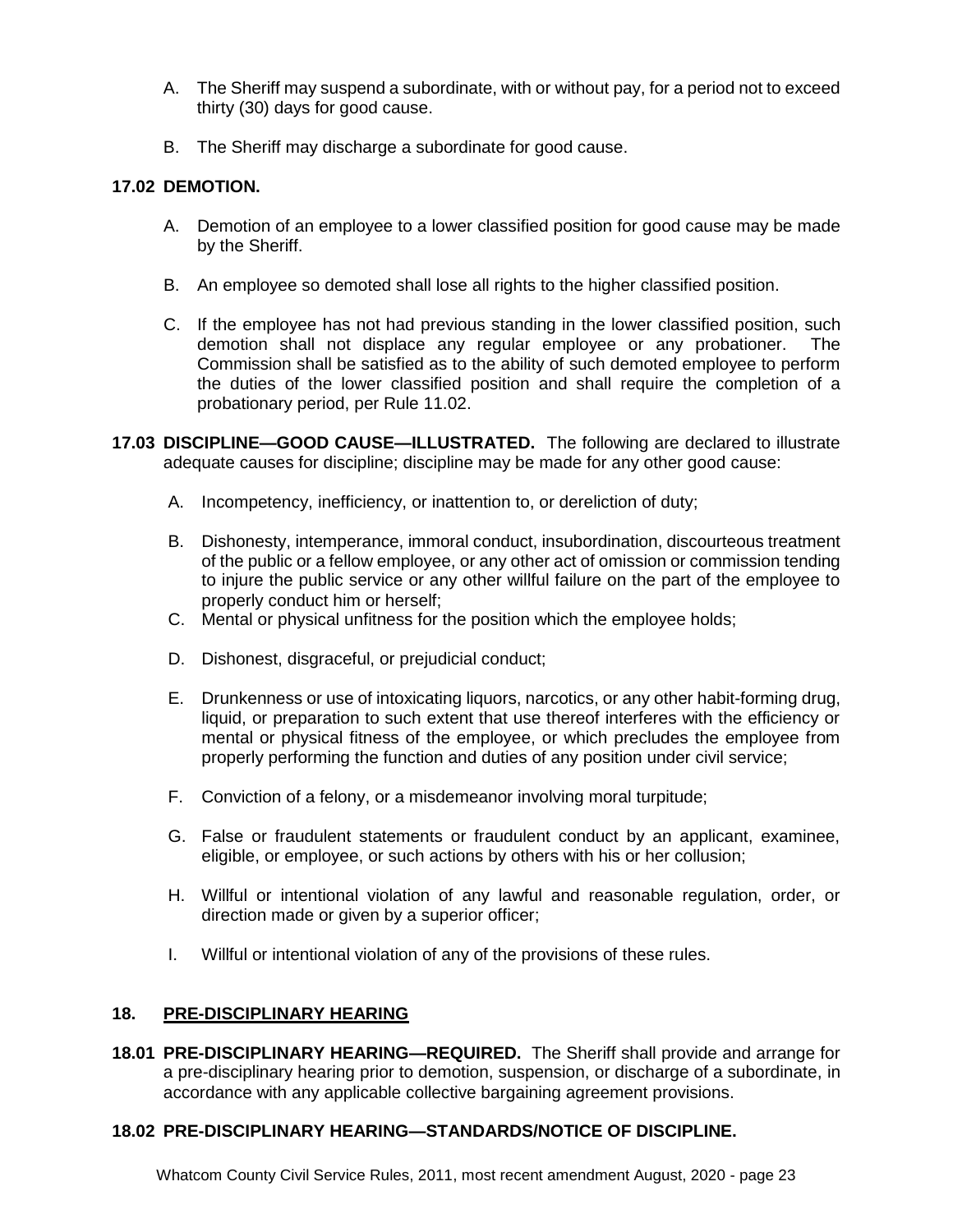- A. An employee shall be provided, in writing, with a notice of the charge or charges and an explanation of the Sheriff's Office evidence. The employee shall be given an opportunity to respond to the charges, orally or in writing, as to why the Sheriff's Office proposed action should not be taken.
- B. The employee may have legal counsel or union representative present at a predisciplinary hearing.
- C. The Sheriff's Office explanation of its evidence at the pre-disciplinary hearing shall be sufficient to apprise the employee of the basis for the proposed action. This rule, however, shall not be construed to limit the employer at subsequent hearing from presenting a more detailed and complete case, including presentation of witnesses and documents not available at the pre-disciplinary hearing.
- D. Should the Sheriff determine to discipline following the pre-disciplinary hearing procedure, written notice of intended discipline shall be given to the employee. Such notice shall include the charges against the employee and a general statement of the evidence supporting the charges.
- E. The Commission shall not consider, on appeal, any basis for disciplinary action not previously presented to the employee.

# **19. HEARINGS**

### **19.01 HEARINGS—APPEALS.**

- A. Any regular employee who is demoted, suspended, or terminated may appeal such action to the Commission.
- B. Any employee who is alleged to be probationary by the Sheriff's Office may only appeal to the Commission the questions of his or her probationary status and whether the procedures for discharge of probationers, as found in these rules, were properly followed.
- C. Any employee, or the Sheriff's Office, adversely affected by an alleged violation of Civil Service rules or County policy may appeal such violation to the Commission.
- **19.02 APPEALS—TIME—FORM.** A notice of appeal shall be filed with the Commission within ten (10) days of the action that is the subject of the appeal. The notice of appeal shall be in writing and include the mailing address and street address where service of process and other papers may be served upon the appellant. The notice of appeal shall also contain a brief statement of the reason for the appeal. Forms provided by the Commission may be used for such notice, but are not required.

#### **19.03 EXHAUSTION OF ADMINISTRATIVE REMEDIES.**

- A. The Commission may, when not inconsistent with the terms of a collective bargaining agreement, direct the employee to exhaust available administrative procedures regarding a disciplinary matter before hearing the matter itself. See Rule 18.
- B. If the employee exhausts the available administrative procedures and continues to believe that good cause has not been shown, the employee may, within ten (10) days after the final step of the procedure, request that the Commission return the appeal for a hearing.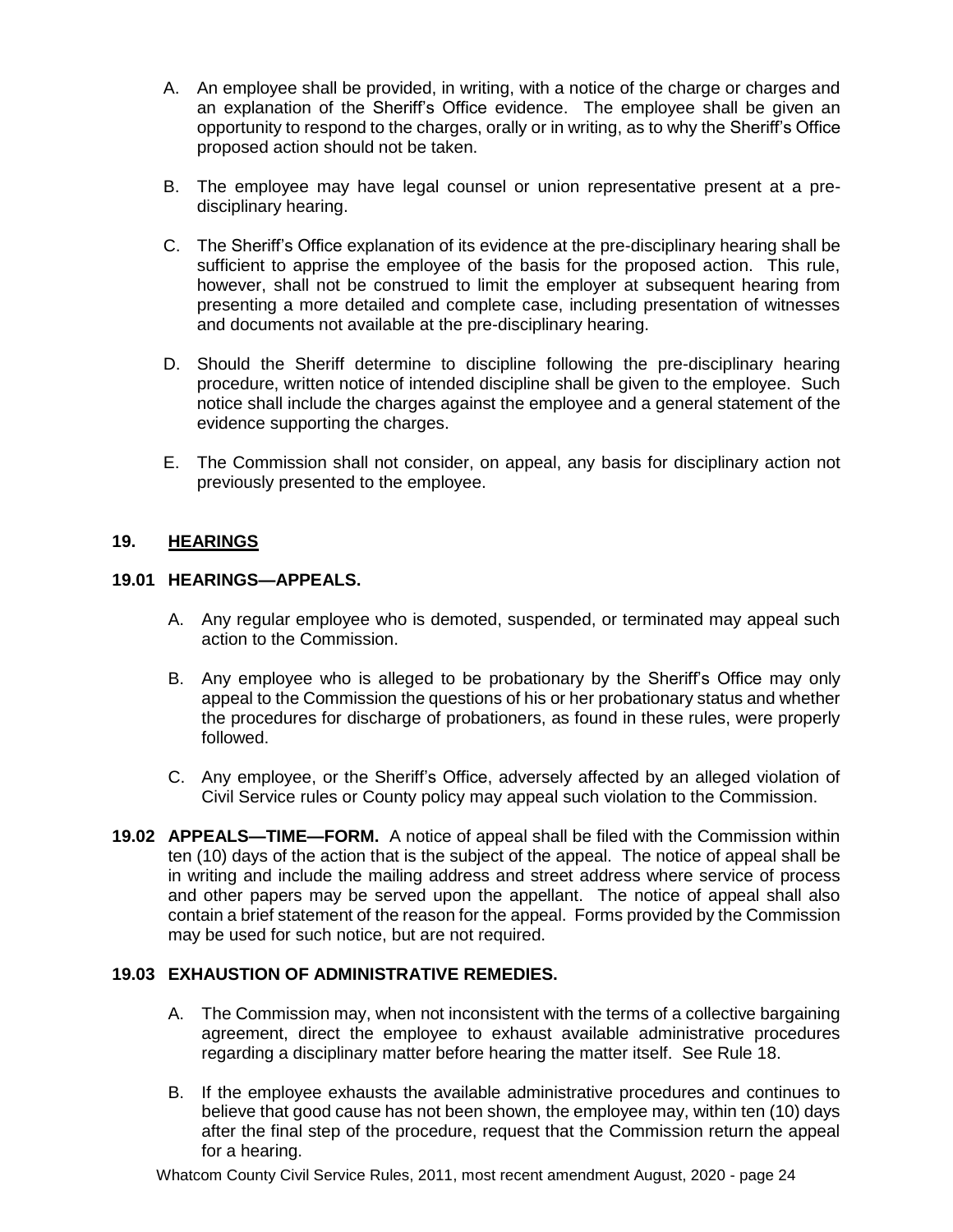# **19.04 AUTHORITY OF COMMISSION CHIEF EXAMINER.**

- A. The Chief Examiner to the Commission shall have the authority to make orders of preliminary matters, including motions for discovery and to compel discovery, continuance, protective orders, and other similar matters. Such orders may be appealed to the Commission. The Chief Examiner may also conduct pre-hearing settlement conferences in order to encourage resolution of contested matters, issue subpoenas, and note depositions.
- B. The Commission may authorize the Chief Examiner to investigate any reports or appeals relating to the enforcement or application of the Civil Service or those rules which do not involve a disciplinary proceeding. The Chief Examiner shall report the results of the investigation to the Commission in an open meeting. On the basis of such report, the Commission shall either dismiss the report or appeal as being without basis or set the matter for a full hearing.
- C. As an aid to investigations authorized by the Commission, the Chief Examiner may subpoena any documents that would be discoverable for purposes of hearing preparation and may take depositions by tape recorder of any person who may have relevant knowledge. Depositions so taken shall be kept as part of the records of the Commission.
- **19.05 APPEALS—INITIAL REVIEW.** The Chief Examiner shall review all appeals to determine whether the employee has timely filed an appeal and whether the action appealed from is a final action. Upon determination that the appeal is not timely, the Chief Examiner shall issue a written order of dismissal with prejudice, setting forth the basis of the dismissal. In the case of an action that is not final, the appeal shall be stayed until such action becomes final. Such orders may be appealed to the Commission.
- **19.06 APPEALS—NOTICE OF HEARING.** Upon receipt of a notice of appeal, the Chief Examiner shall forward a copy of the notice to other affected parties. As soon as possible thereafter, but in any event within ten (10) days, a hearing before the Commission shall be set not later than thirty (30) days from receipt of the notice. Subsequent hearings on the same appeal shall have one week's notice unless waived by the parties. All parties may agree to waive the notice provisions and time limits provided by this section.
- **19.07 APPEALS—AUTHORITY OF SHERIFF'S OFFICE.** The exercise of jurisdiction by the Commission over a matter does not preclude the party from withdrawing, modifying, or otherwise compromising the matter prior to the matter going to hearing. Upon resolution of a matter prior to hearing, any party may request the dismissal of the matter. A stipulation signed by both parties should be submitted to the Commission prior to such dismissal.

# **19.08 SERVICE OF PROCESS—PAPERS.**

- A. The Chief Examiner shall cause to be served all orders, notices, and other papers issued by the Commission, together with any other papers that the Commission is required by these rules to serve. Every other paper shall be served by the party filing the notice, document, or paper.
- B. All notices, documents, or papers served by either the Commission or a party shall be served upon all counsel of record at the time of such filing and upon parties not represented by counsel. Service of papers shall be by personal service, or by registered or certified mail, or by regular mail with written acknowledgement shall be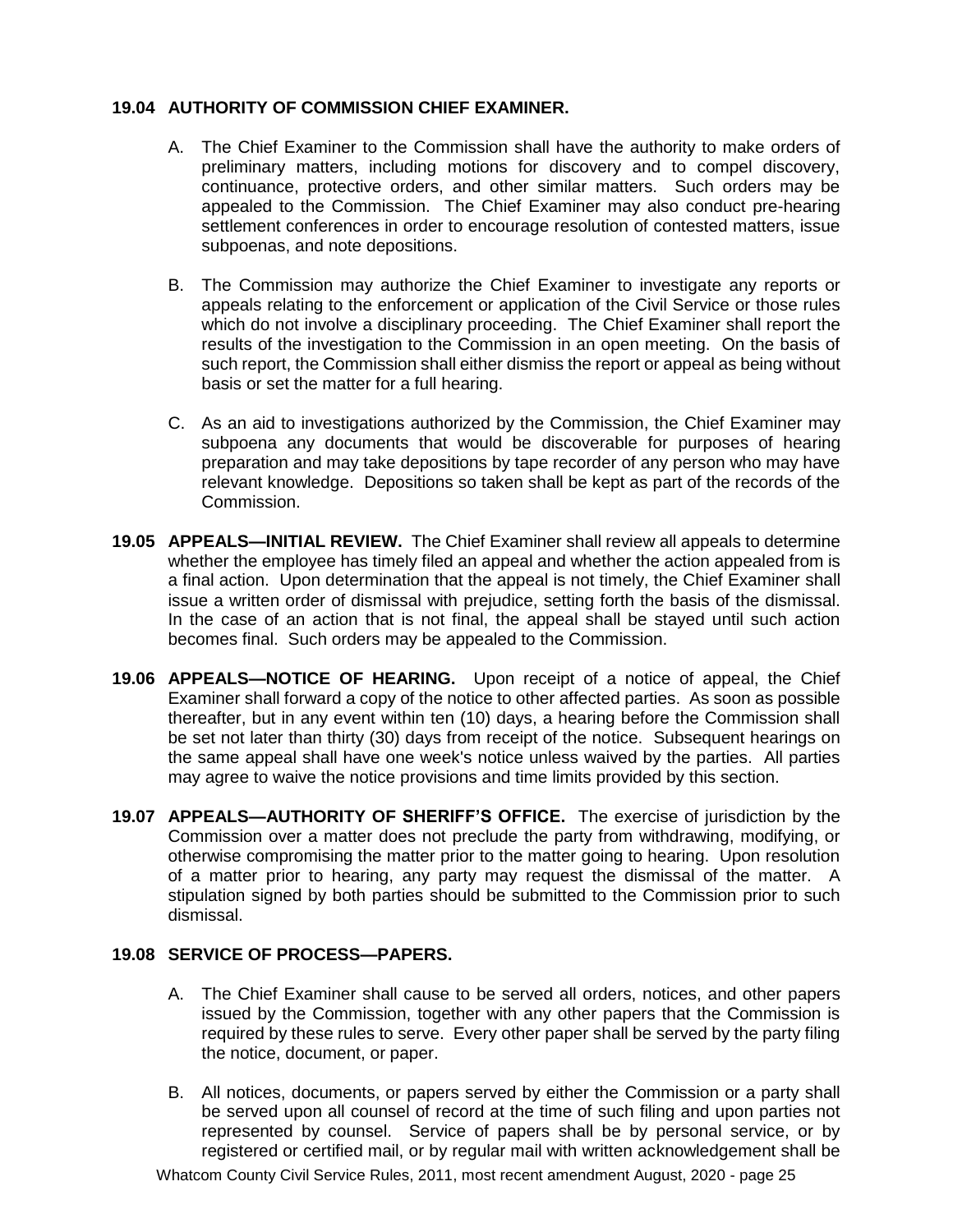by affidavit of the person who mailed the papers, or by certificate of any attorney or the Chief Examiner.

- C. Service upon parties shall be regarded as complete when personal service has been accomplished, or by mail (U.S. or inter-city), upon deposit in the mail properly stamped and addressed.
- D. Papers required to be filed with the Commission shaIl be deemed filed upon actual receipt of the papers by the Chief Examiner at the Commission address. All papers except the original appeal notice shall be served with the original and three copies. Briefs and memoranda must be filed with the Commission at least three (3) days prior to any hearing involving matters discussed in said brief or memoranda. Documentary evidence is not required to be filed but, rather, provided at the hearing.
- E. An appellant or petitioner is responsible for notifying the Commission in writing of any change in mailing or street address and telephone number. Failure to so notify the Commission shall constitute a waiver of service and notice under these rules.

### **19.09 DISCOVERY.**

- A. Parties to a proceeding are required to provide to each other reasonable access and discovery to all relevant information concerning the matter before the Commission. Any questions concerning relevancy or access shall be resolved by order of the Chief Examiner.
- B. Upon the failure of any party to comply with an order of the Chief Examiner compelling discovery, the Chief Examiner shall schedule the matter before the Commission for review and determination of appropriate sanctions.

# **19.10 SUBPOENAS.**

- A. Every subpoena shall identify the Commission and the title of the proceedings, if any, and shall command the person to whom it is directed to attend, at a specified time and place, and give testimony or produce designated books, documents, or things under that person's control.
- B. Upon application of any party or his/her representative, the Chief Examiner shall issue to such party summons requiring the attendance and testimony of witnesses or the production of evidence in such proceeding. The party requesting the subpoena is responsible for having said subpoena properly served. Such requests for subpoenas shall be submitted to the Commission at least three (3) days prior to the hearing.
- C. Service of subpoena shall be made by serving a copy of the subpoena on the person named therein.
- D. The person serving the subpoena shall make proof of service by filing the subpoena at the Commission office; and if such service has not been acknowledged by the witness, the person serving the subpoena shall make an affidavit of service. Failure to file proof of service does not affect the validity of service.
- E. Upon a motion promptly made by a party or by the person to whom the subpoena is directed, and upon notice to the party on whose behalf the subpoena was issued, the Commission may: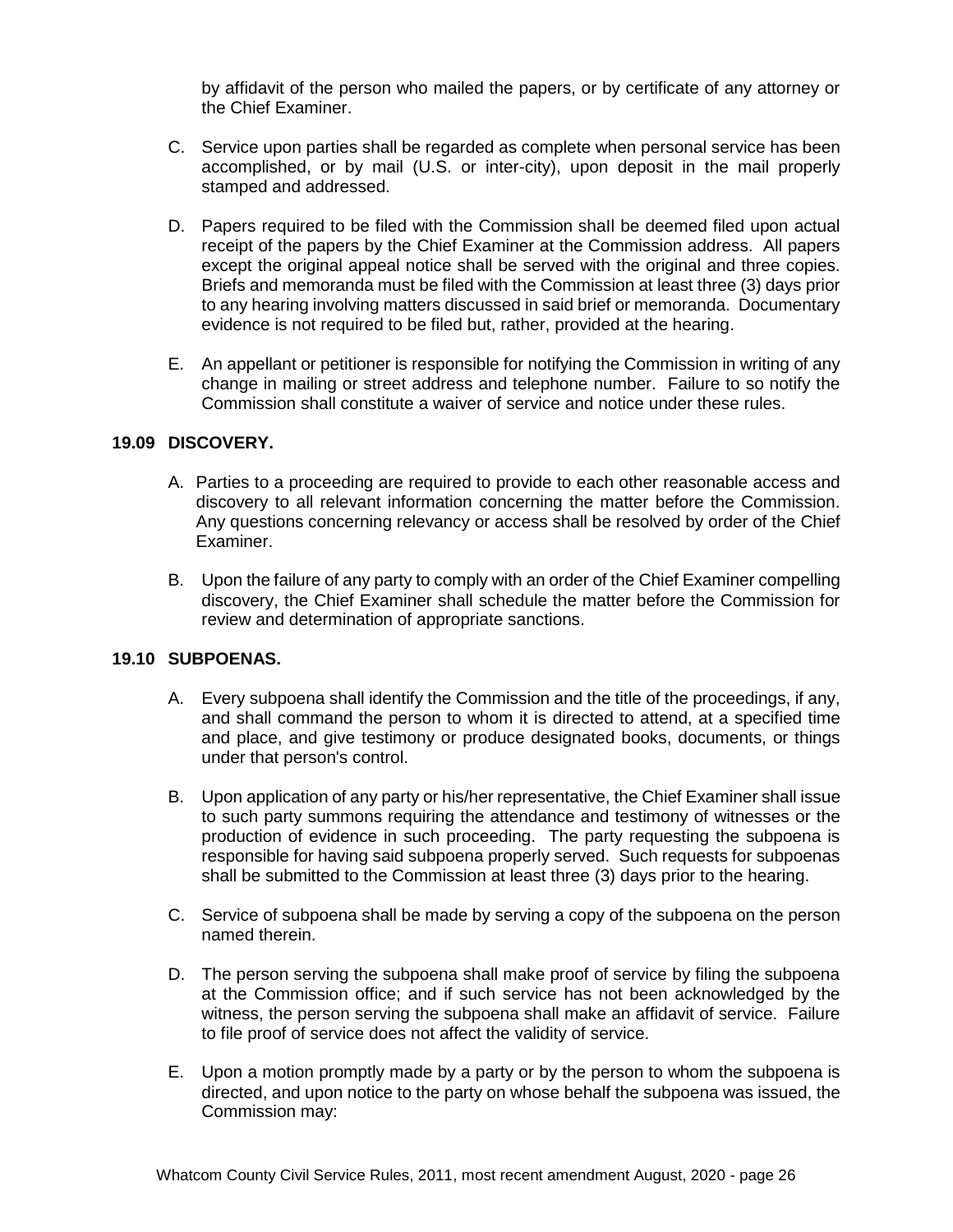- 1. Quash or modify the subpoena if it is unreasonable or requires evidence not relevant to any matter in issue, or
- 2. Condition denial of a motion to quash or modify upon just and reasonable conditions.
- **19.11 BURDEN OF PROOF.** At any hearing on appeal from a demotion, suspension, or termination, the Sheriff's Office shall have the burden of showing by a preponderance of the evidence that its action was in good faith for cause. At any other hearing, the petitioner or appellant shall have the burden of proof by a preponderance of the evidence.

# **19.12 EVIDENCE.**

- A. Subject to other provisions of these rules, all competent and relevant evidence shall be admissible, in accordance with RCW 41.14.060.
- B. Witnesses in any hearing may be examined orally, under oath or affirmation, and shall be subject to cross-examination by opposing parties and the Commission.
- C. When a party objects to the admissibility of evidence, the Commission may receive such evidence subject to a later ruling. The Commission may exclude inadmissible evidence and may order cumulative evidence discontinued in its discretion, whether or not a party raises an objection. A party objecting to the introduction or exclusion of evidence shall state the grounds of such objection at the time such evidence is offered or excluded. No such objection shall be deemed waived by further participation in the hearing.
- D. If a party wishes to offer documentary exhibits into evidence in a hearing before the Commission, the party shall furnish copies to the opposing party, to each Commission member, and to the Chief Examiner.
- E. Parties are encouraged to stipulate to the admissibility of documentary exhibits. To further this end, parties will make request of other parties for such stipulation no later than three (3) days in advance of the hearing, barring unusual circumstances. The party of whom the requests made shall respond to the requesting party no later than one (1) day prior to the hearing.
- **19.13 DELIBERATION.** The Commission may deliberate in closed (executive) session when taking a disciplinary case under advisement. Deliberations by the Commission shall otherwise be subject to Chapter 42.30 RCW. No person other than the Chief Examiner and legal counsel to the Commission shall be present during deliberation. No person shall attempt to convey any information or opinion to the Commission concerning any matter on appeal, other than in open hearing.
- **19.14 DECISION.** In any appeal, the Commission shall issue a decision, including findings of fact, conclusions of law, and an order, to each party or counsel of record for each party. A decision shall be issued within thirty (30) days of the close of the hearing of an appeal or other proceeding heard only by the Commission. Absent the consent of an appellant to an extension of time, failure to issue a decision within the time prescribed shall result in an appeal being sustained.
- **19.15 REMEDIES.** The Commission may issue such remedial orders as deemed appropriate.
- Whatcom County Civil Service Rules, 2011, most recent amendment August, 2020 page 27 **19.16 RECONSIDERATION.** A party may move for reconsideration by the Commission only on the basis of fraud, mistake, or misconception of facts. Such motion must be filed with the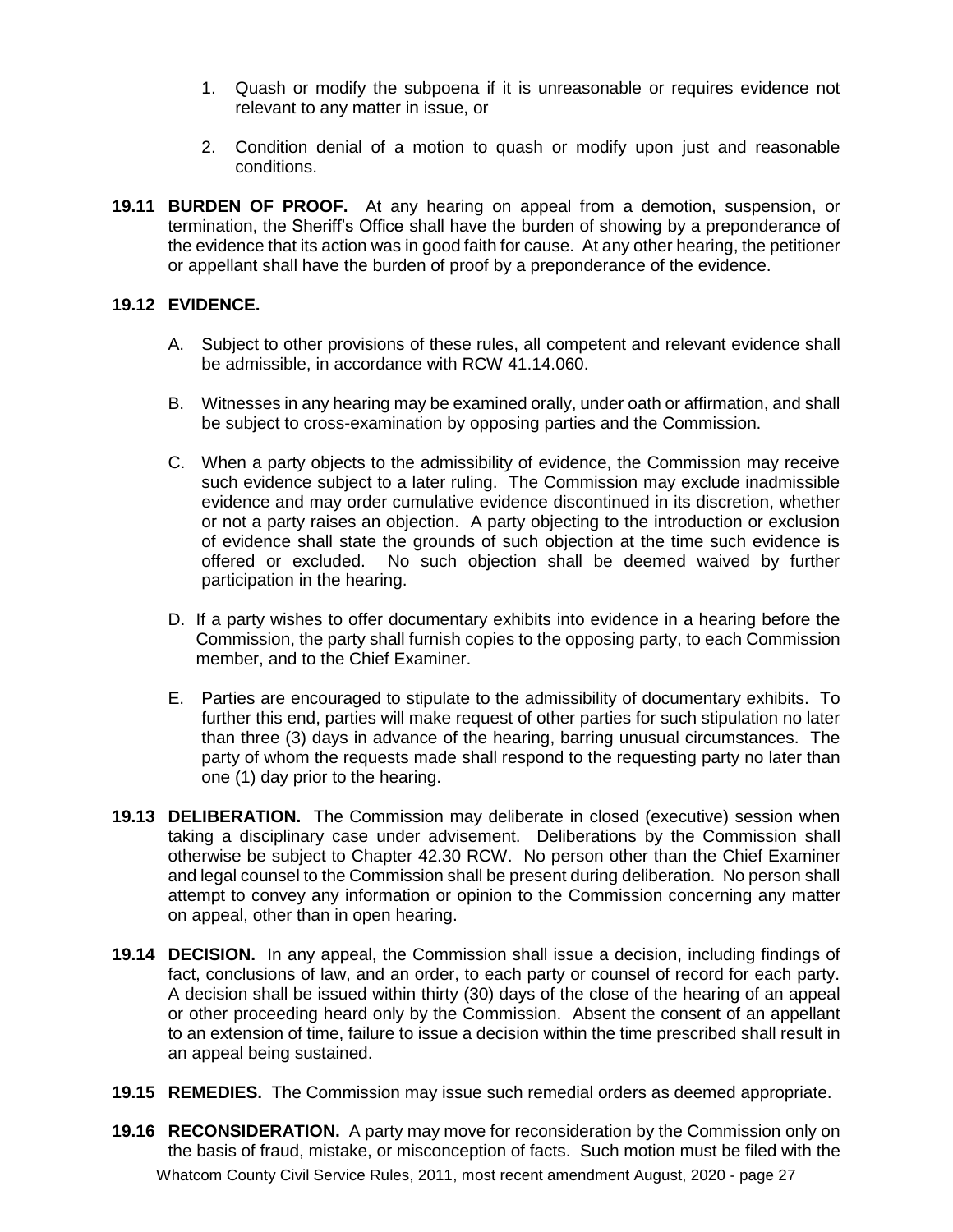Commission within ten (10) days of the decision of the Commission. Such motion for reconsideration shall be decided on affidavits, absent special showing that testimony is necessary.

**19.17 WAIVER.** Upon stipulation of all parties to a proceeding, and upon a showing that the purposes of the rules or ordinances of the County would be better served, the Commission may waive the requirements of any of these rules.

# **20. RETIREMENT AND DISABILITY**

**20.01 RETIREMENT.** All matters of retirement are governed by the Washington Department of Retirement Systems.

# **20.02 REINSTATEMENT AFTER DISABILITY RETIREMENT.**

- A. The Commission shall review any report from a retirement system showing that a former employee who is on disability retirement has regained his or her health to the extent to be employable.
	- 1. Upon being satisfied that the employee is physically and mentally competent to perform the duties of the regular position, the Commission shall:
		- a. Order return of the employee to former employment status as if a leave of absence had been granted, or
		- b. Place the name on the reinstatement register for an available position and department.
	- 2. The name of an employee who is employable but not fully recovered shall be placed on the most advantageous reinstatement register for the same department, for an equivalent or lower classified position comprised of duties the employee is competent to perform, as determined by the Commission.
	- 3. If such an employee's name is placed on a reinstatement register, service credit acquired previous to retirement shall be continued. The employee shall be reinstated from such register and transferred or reduced in grade according to rules. Eligibility rights shall not expire as prescribed in the case of layoff.
- B. Any reinstatement in a position other than that in which last employed shall not result in a promotion.
- C. The provisions of this rule shall not apply in the event an employee is discharged from the service and concurrently given a disability retirement.

### **21. MISCELLANEOUS**

**21.01 REPEALS AND SAVINGS.** All matters shall be subject to these rules and, to that extent, all previous Civil Service rules are hereby repealed.

# **21.02 COMPUTATION OF TIME.**

Whatcom County Civil Service Rules, 2011, most recent amendment August, 2020 - page 28 A. In computing any period of time prescribed or allowed by these rules or by any applicable statute, the day of the act or event from which the designated period of time